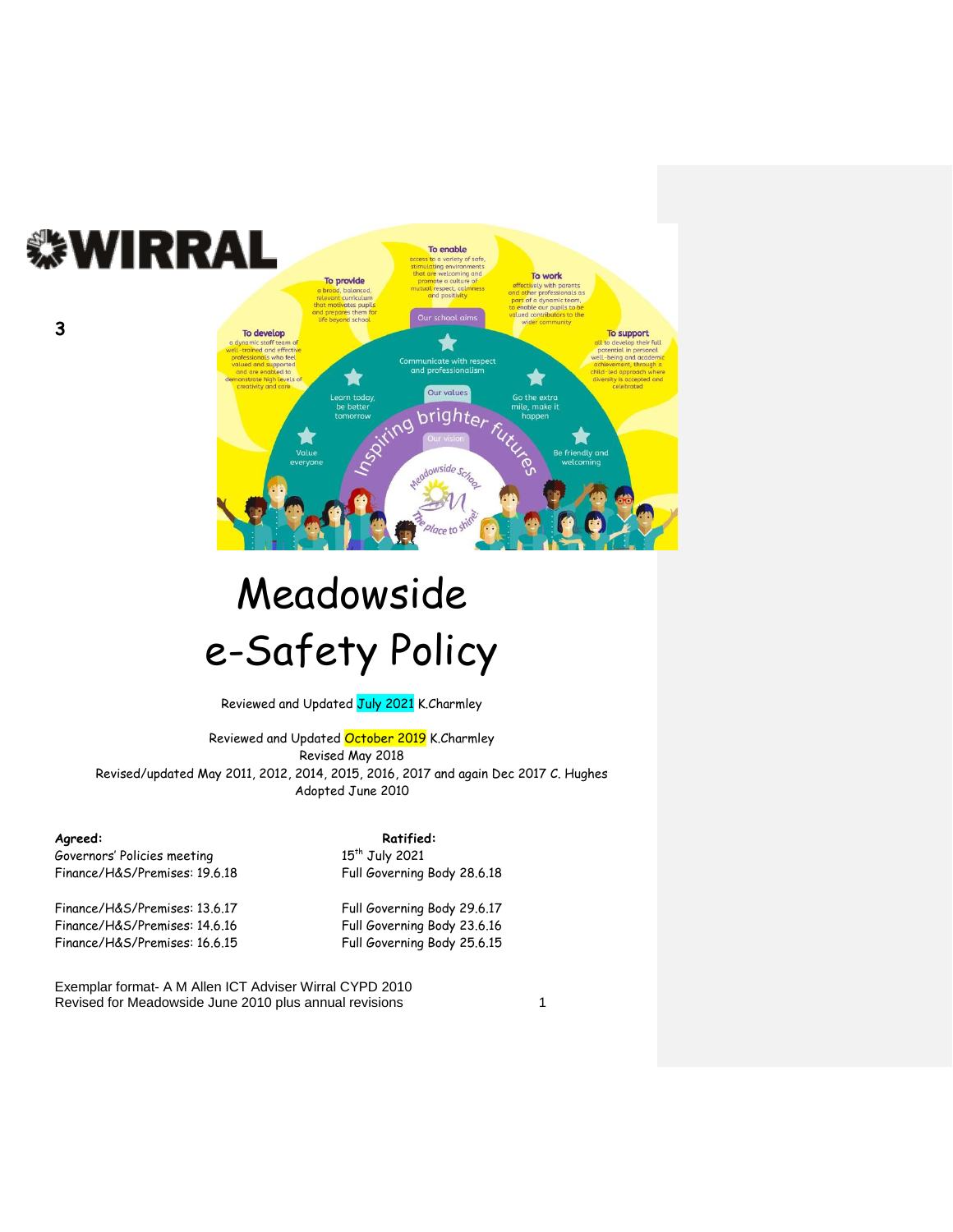| Implementation                                               |   |
|--------------------------------------------------------------|---|
|                                                              |   |
|                                                              |   |
|                                                              |   |
|                                                              |   |
|                                                              |   |
|                                                              |   |
|                                                              |   |
|                                                              |   |
|                                                              |   |
|                                                              |   |
|                                                              |   |
|                                                              |   |
|                                                              |   |
|                                                              |   |
|                                                              |   |
|                                                              |   |
|                                                              |   |
|                                                              |   |
|                                                              |   |
|                                                              |   |
|                                                              |   |
|                                                              |   |
|                                                              |   |
|                                                              |   |
|                                                              |   |
|                                                              |   |
|                                                              |   |
|                                                              |   |
|                                                              |   |
|                                                              |   |
|                                                              |   |
|                                                              |   |
|                                                              |   |
|                                                              |   |
|                                                              |   |
| Appendix C: Flowchart for responding to eSafety incidents 19 |   |
|                                                              |   |
|                                                              |   |
|                                                              |   |
|                                                              |   |
|                                                              |   |
| Exemplar format- A M Allen ICT Adviser Wirral CYPD 2010      |   |
| Revised for Meadowside June 2010 plus annual revisions       | 2 |
|                                                              |   |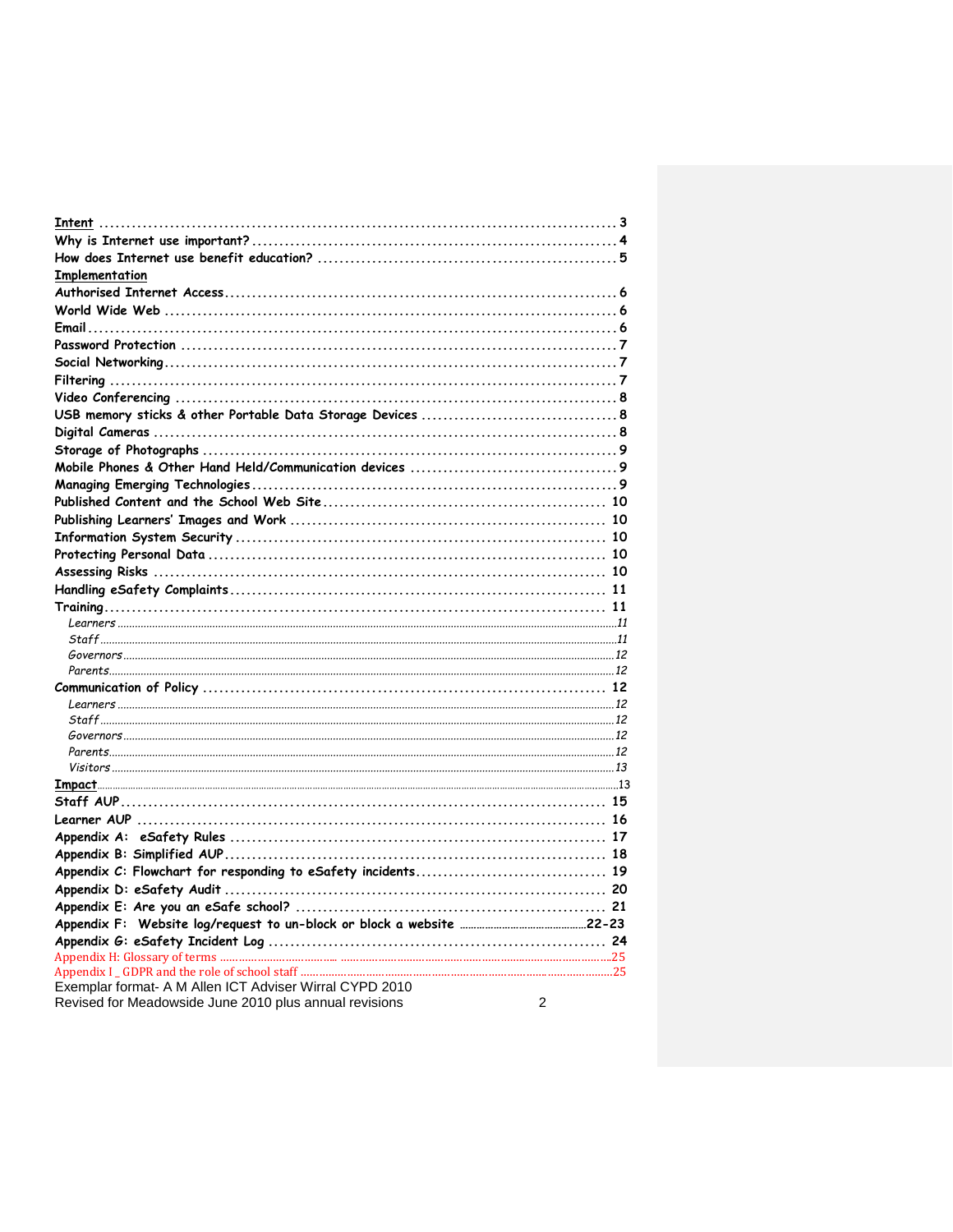## Inspiring Brighter Futures

#### **Intent**

The E-safety policy is designed to ensure that technology (devices and the internet) is used in the correct and most beneficial way to pupils and staff, whilst making safety and security top priority (KCSIE 2020) particularly relating to online activity.

Meadowside School understands that using online services is an important aspect of raising educational standards, promoting pupil achievement and enhancing teaching and learning. The use of online services is embedded throughout the school; therefore, there are a number of controls in place to ensure the safety of pupils and staff.

The breadth of issues classified within online safety is considerable, but they can be categorised into three areas of risk:

- **Content**: Being exposed to illegal, inappropriate or harmful material, e.g. pornography, fake news, and racist or radical and extremist views.
- **Contact**: Being subjected to harmful online interaction with other users, e.g. commercial advertising and adults posing as children or young adults.
- **Conduct**: Personal online behaviour that increases the likelihood of, or causes, harm, e.g. sending and receiving explicit messages, and cyberbullying.

The measures implemented to protect pupils and staff revolve around these areas of risk.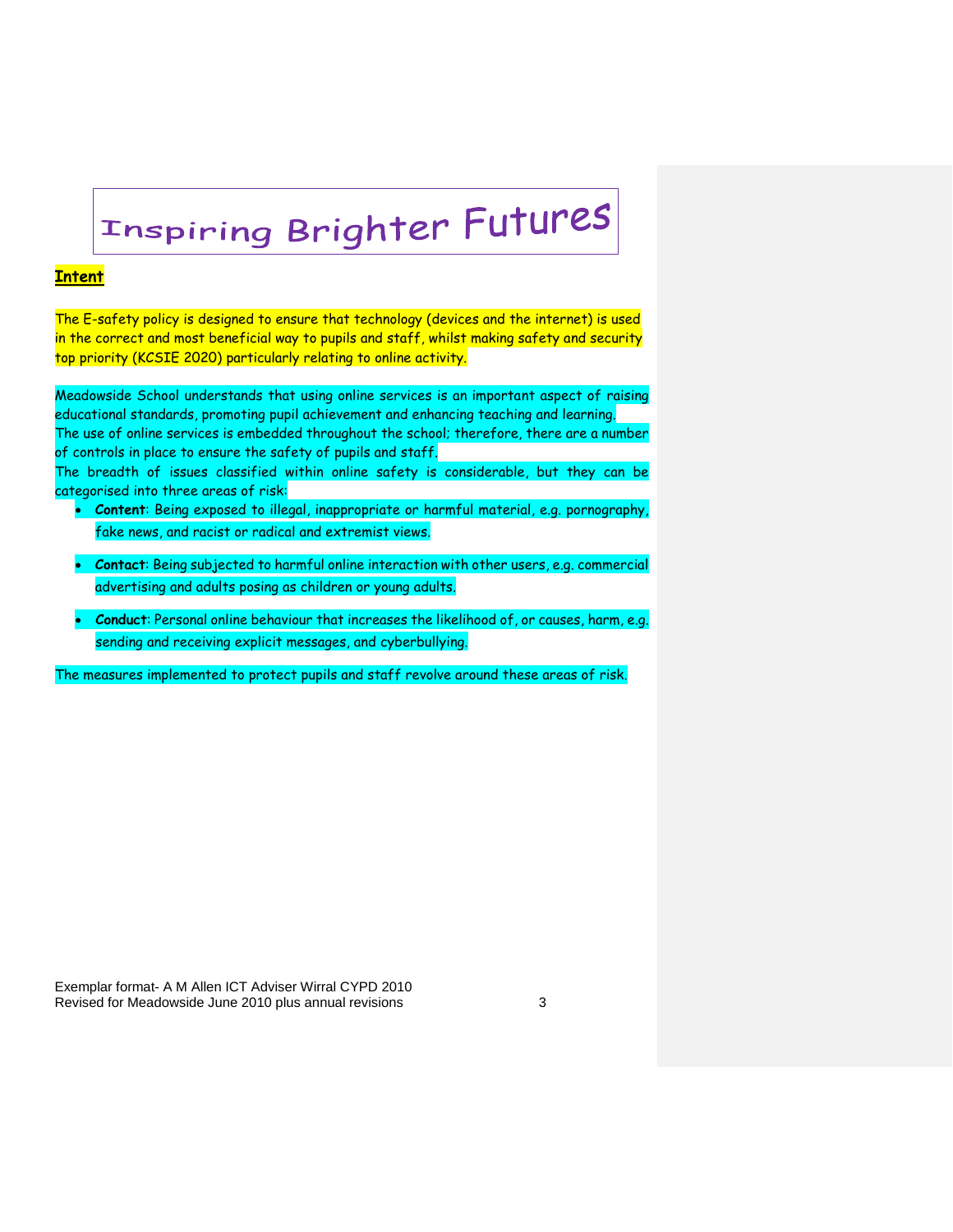#### **Legal framework**

This policy has due regard to all relevant legislation and guidance including, but not limited to, the following:

Voyeurism (Offences) Act 2019

The UK General Data Protection Regulation (UK GDPR)

Data Protection Act 2018

DfE (2021) 'Harmful online challenges and online hoaxes'

DfE (2021) 'Keeping children safe in education 2020'

Department for Digital, Culture, Media and Sport and UK Council for Internet Safety (2020) 'Sharing nudes and semi-nudes: advice for education settings working with children and young people'

DfE (2019) 'Teaching online safety in school'

DfE (2018) 'Searching, screening and confiscation'

National Cyber Security Centre (2017) 'Cyber Security: Small Business Guide'

UK Council for Child Internet Safety (2020) 'Education for a Connected World – 2020 edition'

DfE Sexual violence & sexual harassment between children in schools" Sept 2021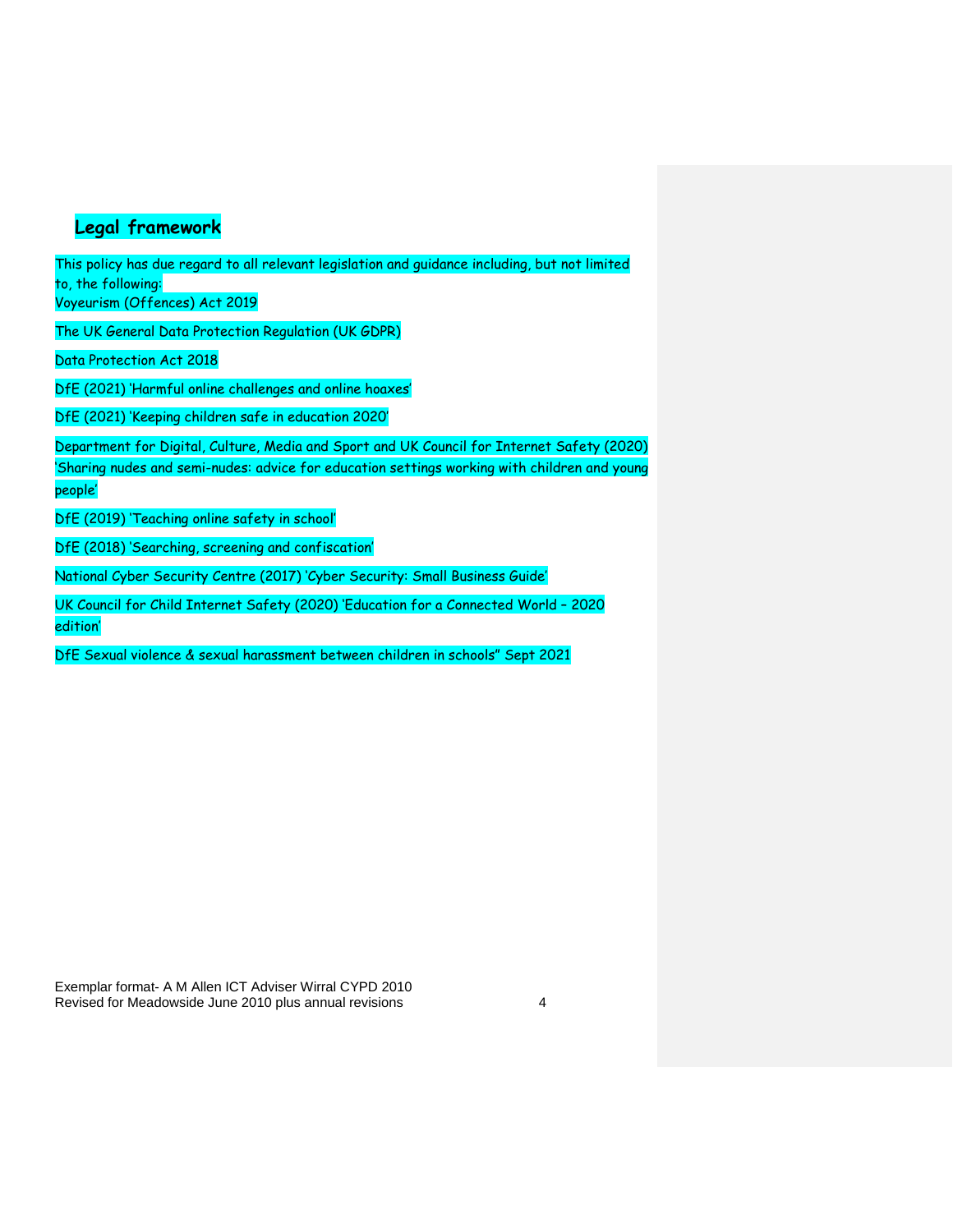#### **Principles**

The school has appointed the Head Teacher and Assistant Head (Innovation) as the eSafety co-ordinators. Our e-Safety Policy has been written by the Subject Leader.

#### **Use of Internet**

#### *Why is internet use important?*

The 2014 National Curriculum for Computing requires learners to:

- *understand computer networks, including the internet; how they can provide multiple services, such as the World Wide Web, and the opportunities they offer for communication and collaboration*
- *understand a range of ways to use technology safely, respectfully, responsibly and securely, including protecting their online identity and privacy; recognise inappropriate content, contact and conduct, and know how to report concerns*
- *understand how changes in technology affect safety, including new ways to protect their online privacy and identity, and how to report a range of concerns*

The purpose of internet use in school is to raise educational standards, to promote learner achievement, to support the professional work of staff and to enhance the school's management information and administration systems.

Internet use is part of the statutory curriculum and a necessary tool for learning, both in school and in some situations for home learning. It is an essential element in 21st century life for education, business and social interaction. Access to the internet is therefore an entitlement for learners who show a responsible and mature approach to its use. Our school has a duty to provide learners with quality internet access

Learners will use the internet outside school and will need to learn how to evaluate internet information and to take care of their own safety and security.

#### **How does internet use benefit education?**

Benefits of using the internet in education include:

- Access to learning wherever and whenever convenient
- Access to world-wide educational resources including museums and art galleries
- Educational and cultural exchanges between learners world-wide
- Access to experts in many fields for learners and staff
- Professional development for staff through access to national developments, educational materials and effective curriculum practice;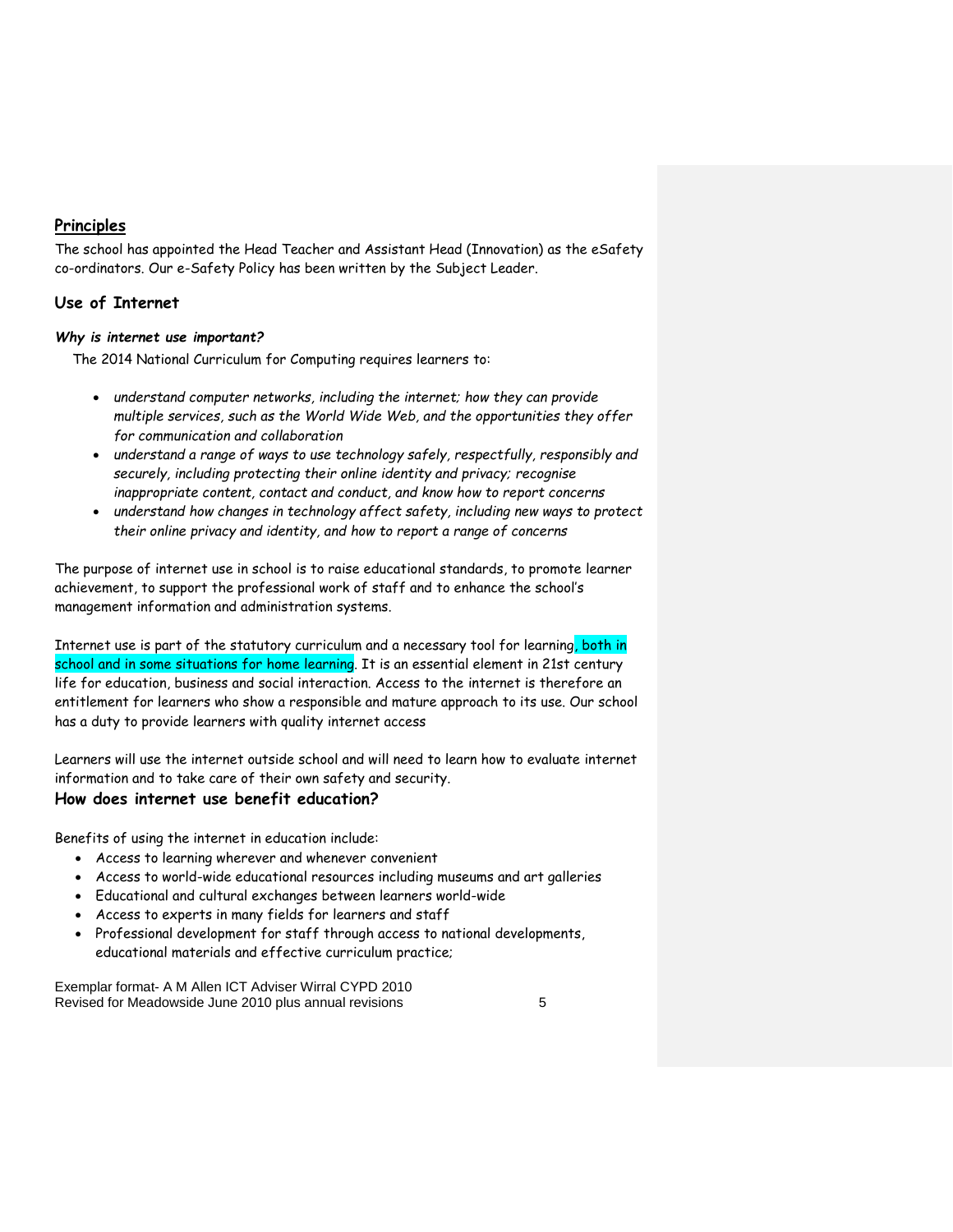- Collaboration across support services and professional associations;
- Improved access to technical support including remote management of networks and automatic system updates;
- Exchange of curriculum and administration data with the Local Authority and DFE

#### *How Can Internet Use Enhance Learning?*

- The school internet access will be designed expressly for learner use and includes filtering appropriate to the age and skills of learners
- Learners will be taught and supported as to what internet use is acceptable and what is not and given clear objectives for internet use
- Internet access will be planned to enrich and extend learning activities.
- Staff should guide learners in on-line activities that will support learning outcomes planned for the learners' age, skills and maturity
- Learners will be educated in the effective use of the internet in research, including the skills of knowledge location, retrieval and selection of suitable and reliable information from trustworthy sources.
- Internet gives wider scope of resources and opportunity for Home Learning as necessary (as seen more recently with COVID 19)

#### **Use of Devices**

- Meadowside offers staff and pupils a range of technology devices to aid teaching and learning across the curriculum.
- We endeavour to have equipment kept up to date and fully functional.
- Safety of equipment is a priority and staff/pupils know they must report any faults or damaged equipment.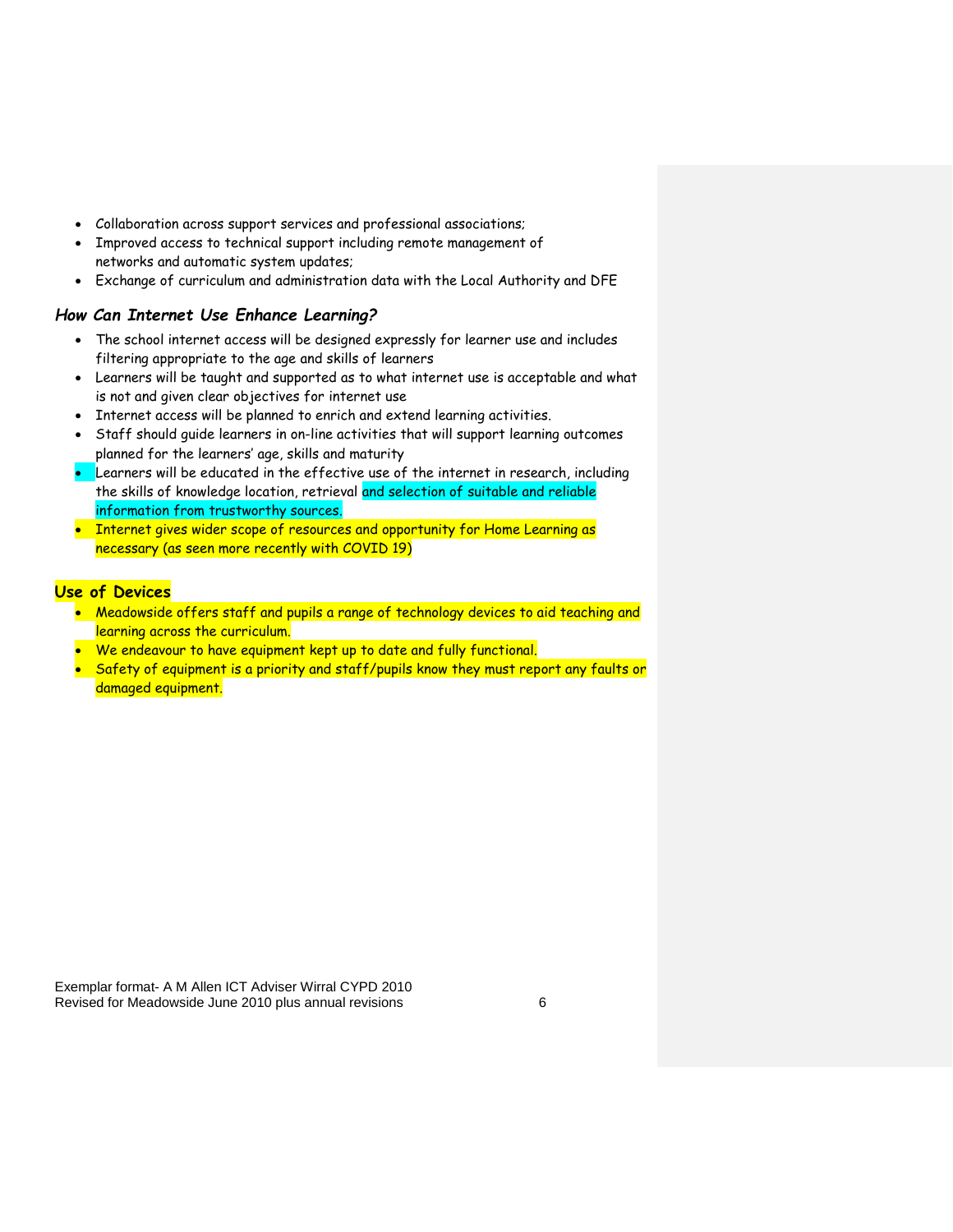#### **Implementation**

#### *Authorised Internet Access*

- The school will maintain a current record of all staff and learners who are granted internet access
- All staff must read and sign the 'Acceptable ICT and Computing Use Policy Agreement' (AUP) before using any school ICT resource
- Parents will be informed that learners will be provided with supervised internet access
- Parents will be asked to sign and return a consent form for learner access
- Learners must apply for internet access individually by agreeing to comply with the Responsible Internet Use statement- AUP
- Staff must agree to support learners in complying with the Acceptable ICT and Computing Use Statement.
- The ICT and Computing Subject Leader will keep a log of all internet user account names and users.

#### *World Wide Web*

- If staff or learners discover unsuitable sites, the URL (address), time, content must be reported to the Head Teacher and recorded in the eSafety log (held by Computing Lead).
- School will ensure that the use of internet derived materials by learners and staff complies with copyright law.
- Learners should be taught to be critically aware of the materials they are shown and how to validate information before accepting its accuracy.
- A YouTube advice poster should be displayed in every classroom, reminding learners to ask first and detailing specifically what constitutes unsuitable content.
- A 'Where to get help' poster should be displayed in every classroom, in line with DfE recommendations, so pupils are always aware of how to gain help in ESafety matters.

#### *Email*

- Learners may only use approved e-mail accounts on the school system
- Learners must immediately tell a teacher if they receive offensive e-mail
- Learners must not reveal personal details of themselves or others in e-mail communication, or arrange to meet anyone without specific permission
- Access in school to external personal e-mail accounts may be blocked
- E-mail sent to external organisations by learners should be written carefully and authorised before sending, in the same way as a letter written on school headed paper
- The forwarding of chain letters is not permitted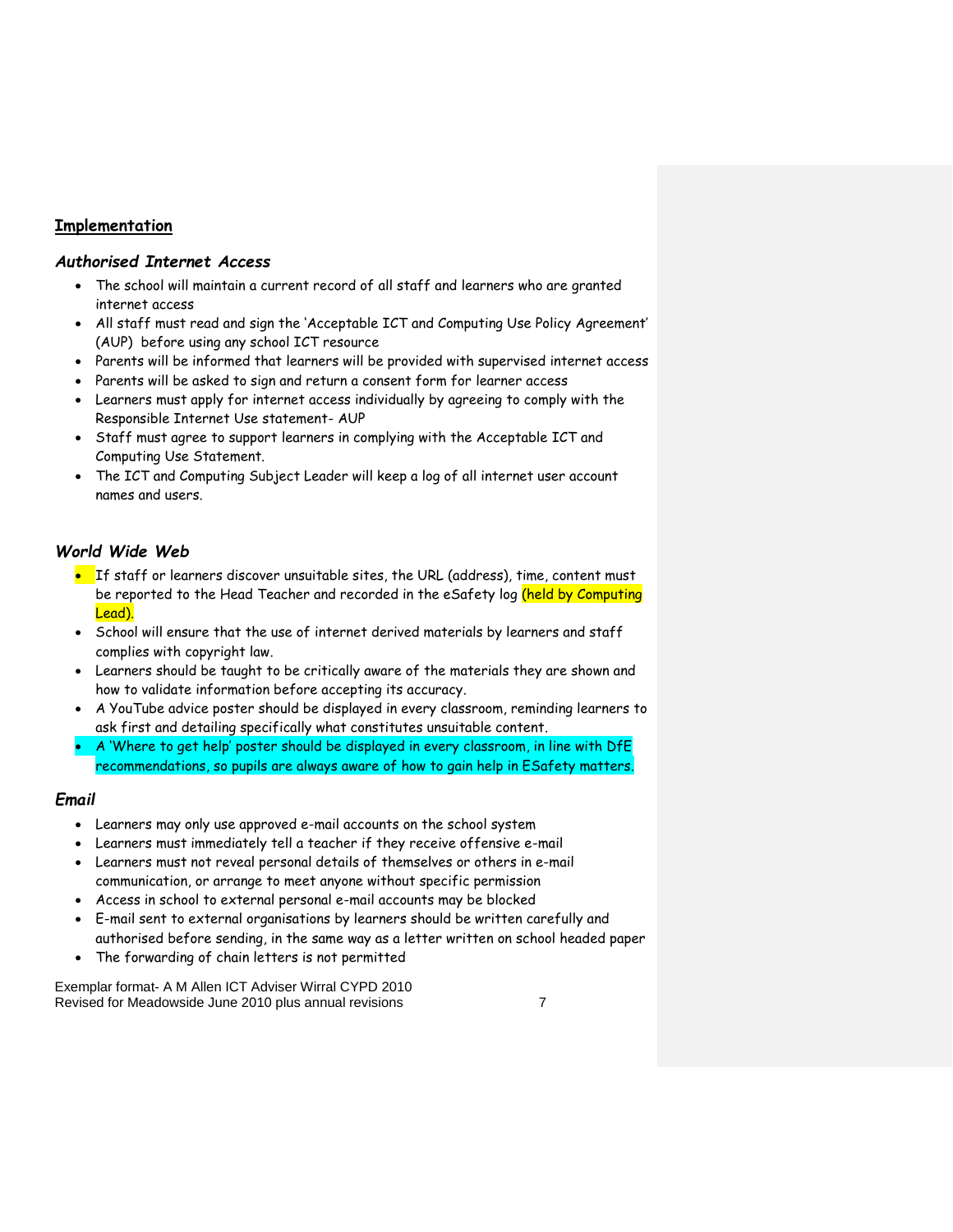For learning purposes the school will use anonymous email accounts including 'couldbeanyone@meadowsideschool.com' and 'stranger@gmail.com' to teach pupils safe and potentially unsafe email communication. This can also be taught through interactive 'mock' emails in purple mash

#### *Password Protection – School Network and Gmail*

- The ICT and Computing leader supports the management of passwords for staff and learners.
- Staff are encouraged to change their passwords on a regular basis.
- Use of generic passwords must be strictly controlled by the ICT and Computing leader. Generic passwords will not be used for pupil school network accounts or email.
- Learners must not disclose passwords to other learners.

#### *Social Networking*

- The School will block/filter access to social networking sites and newsgroups unless a specific use is approved.
- The school has a Facebook page and a Twitter page, managed by the **Assistant Head**. They are intended for promotional purposes only, not for communicating directly with individuals. Any contact made via these sites will be entirely professional.
- Learners will be advised never to give out personal details of any kind which may identify them or their location
- Learners **and staff** should be **advised** not to place personal photos on any social network space, particularly if privacy settings are not secure.
- Learners should be advised on security and encouraged to set passwords, deny access to unknown individuals and instructed how to block unwanted communications. Learners should be encouraged to invite known friends only and deny access to others
- Staff are actively discouraged from having public profiles and prohibited from having current or school age learners as 'friends'. This applies to learners until they reach age 25.
- Staff are advised that they put themselves at risk if they have Facebook accounts that have ANY links with their working life-comments, friends, photos etc.
- All staff sign a specific policy on the use of Social Networking sites.

#### *Filtering*

The school will work in partnership with the Local Authority, and RM Safety Net filter to ensure filtering systems are as effective as possible.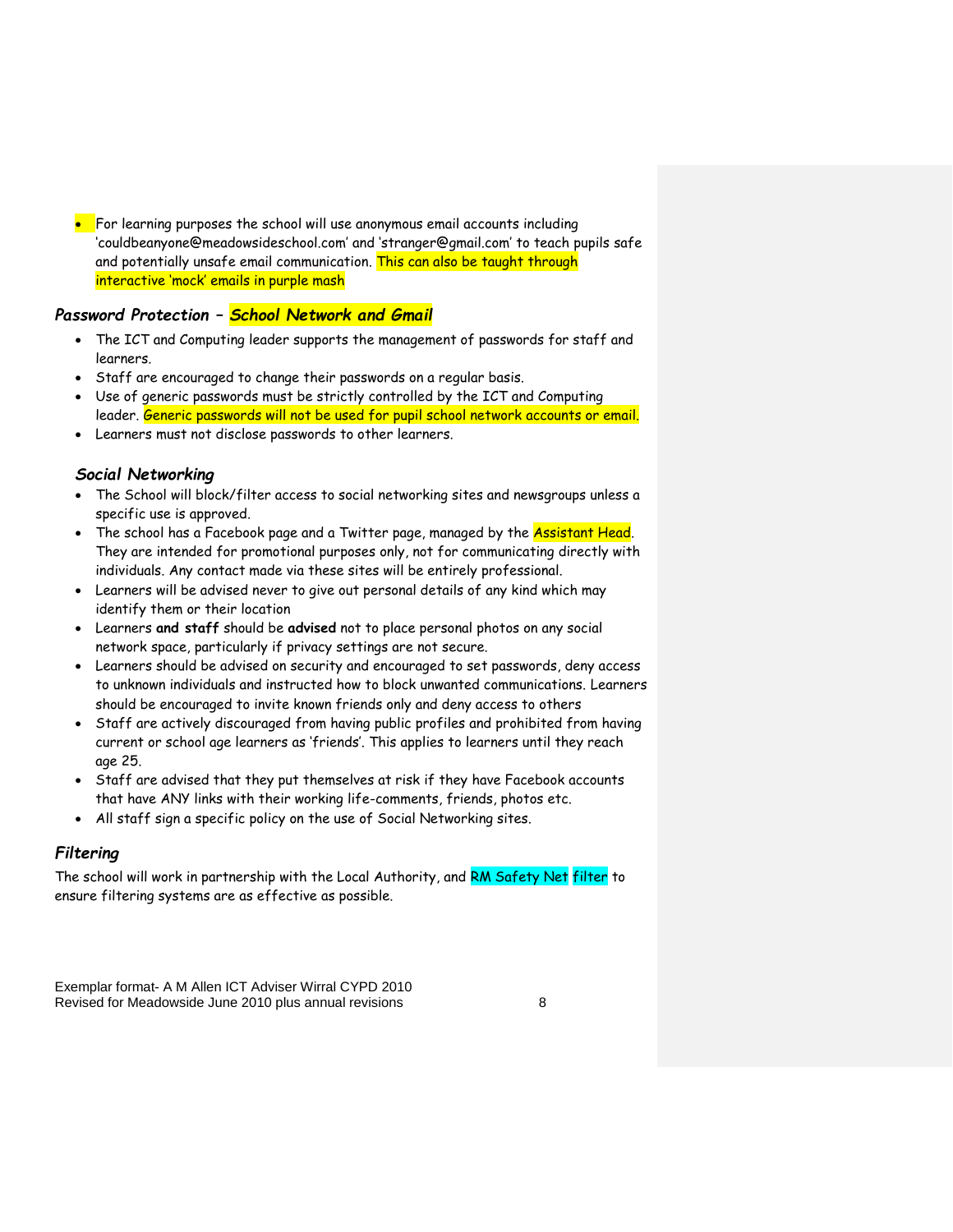#### *Video Conferencing/Facetime*

- Learners should ask permission from the supervising teacher before making or answering a videoconference/Facetime call
- Videoconferencing will be appropriately supervised for the learners' age
- Camera access is restricted on the ipads and requires a passcode within settings to enable it.

#### *USB memory sticks & other Portable Data Storage Devices*

- Staff to consider what data should be stored on USB sticks/other data storage devices. Data on USBs should be encrypted if it contains information about pupils.
- Sensitive data should be password protected, a feature available in most Office documents.
- Learner-use school USB sticks to remain in school under the supervision of the ICT and Computing leader.
- Learners should not use USB sticks from home unless arranged with the ICT and Computing leader and the USB stick checked for viruses before use.

#### *iPads*

- Only the Assistant Head Teacher (Innovation), Computing Lead and the appointed TA ICT Support staff member has the password to access paid Apps for the iPads.
- All iPads require a password to download even free Apps.
- All staff will check that selected Apps do not lead to unsuitable sites/adverts that may intend to indoctrinate pupils with religious or political views.
- iPads monitored monthly for unauthorised downloads and content
- iPad checklist carried out monthly, by an appointed TA, checking settings and restrictions

#### *Digital Cameras*

- Staff to use school cameras or iPads to photograph learners.
- Staff must not use personal equipment to photograph learners without permission from the Head Teacher.
- Storage cards to be cleared when camera returned.

#### *Web Cams*

- Web cams can be used for use as a mouse alternative for those with physical access limitations. They must be disconnected when not in use. Camera Mouse software must be loaded to use them as mouse alternatives.
- The new laptops in the ICT and Computing trolley all have built in webcams. Learners will be supervised at all times when using the machines.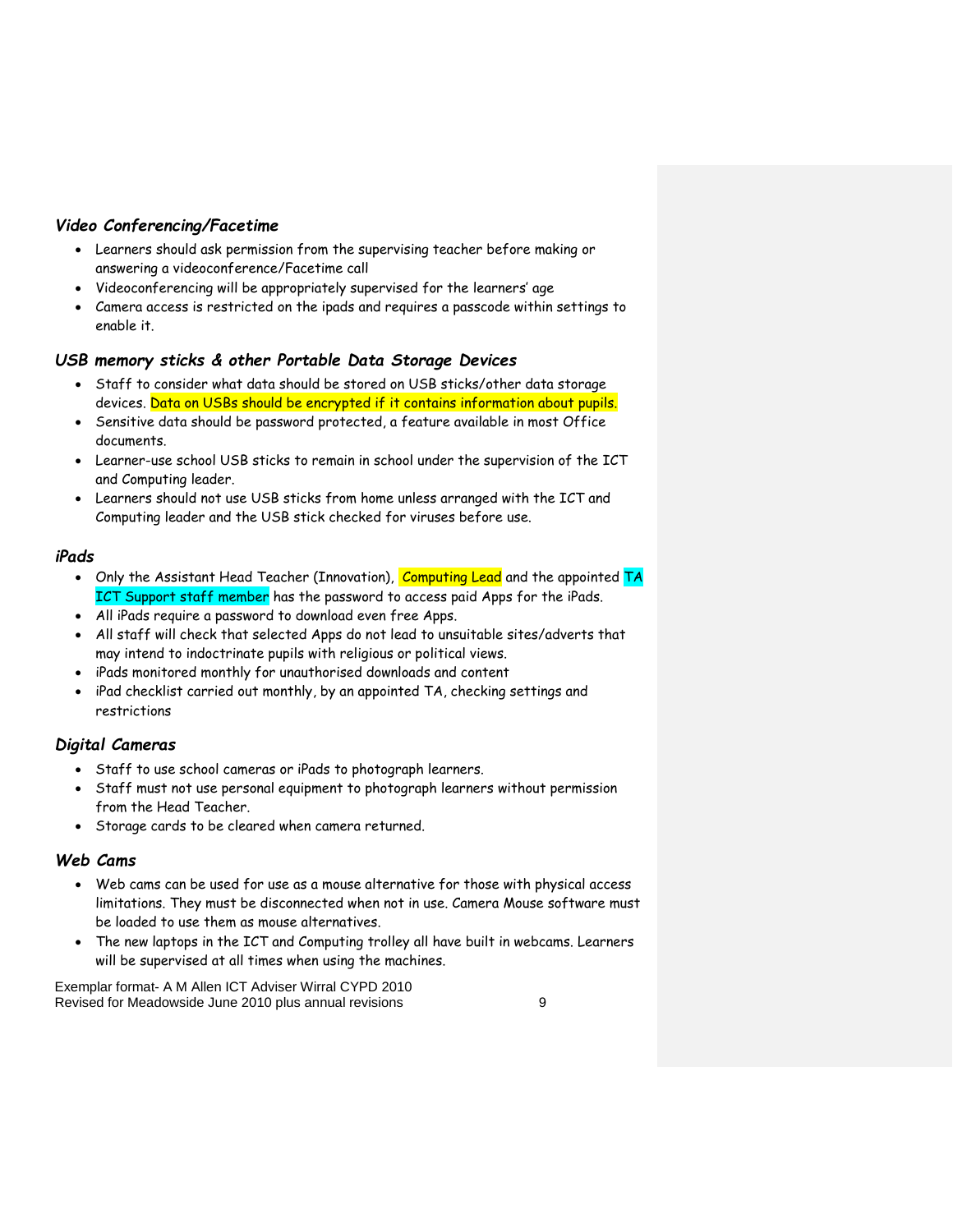#### *Storage of Photographs*

- Photographs to remain on school premises (when practicable -ie off site school trips images only to be downloaded to school network/ school laptops.
- Staff (authorised by the ICT strategic leader) will assure that personal data including images is kept secure and is used appropriately, whether in school, taken off the premises or accessed remotely.
- Staff will use the P:/ Drive to store images for shared, school-only access.
- Photographs to be deleted when no longer required.
- Current school policy is adhered to regarding photographing & publishing images of learners, in line with LA guidance.
- School iPads are linked to a secure Dropbox cloud storage solution, with only staff having access to the username and password
- School staff iPads are to be password protected.

#### *Mobile Phones & Other Hand Held/Communication devices*

- Mobile phones & other hand held communication devices should not be used for personal use in the lesson or formal school time. Learners are asked not to bring in personal mobile phones unless they need to use one on LA transport. Such devices are handed in to School Office daily. Mobile phones should never be used on-site, when in sight of learners, regardless of time. Staff taking their own phones off site, with permission from the Head Teacher, should be mindful of using in front of learners, regardless of time.
- Mobile Phone Bluetooth should be turned off or password protected.
- Sending of abusive or inappropriate messages is forbidden.
- Pupils will be taught the dangers of 'sexting' and its consequences
- Staff should not engage in sexting, being mindful of the damage to their reputation and professional persona.

#### *Managing Emerging Technologies*

- Emerging technologies will be examined for educational benefit and a risk assessment will be carried out by the Health & Safety/Safeguarding Officer and agreed by the governing body, before use in school is allowed.
- Handheld communications devices/ gaming consoles are not to be brought into school by learners without permission from the Head Teacher or Senior LeadershipTeam.
- Some learners bring electronic devices for use on LA transport journeys. Such devices are handed in to School Office daily.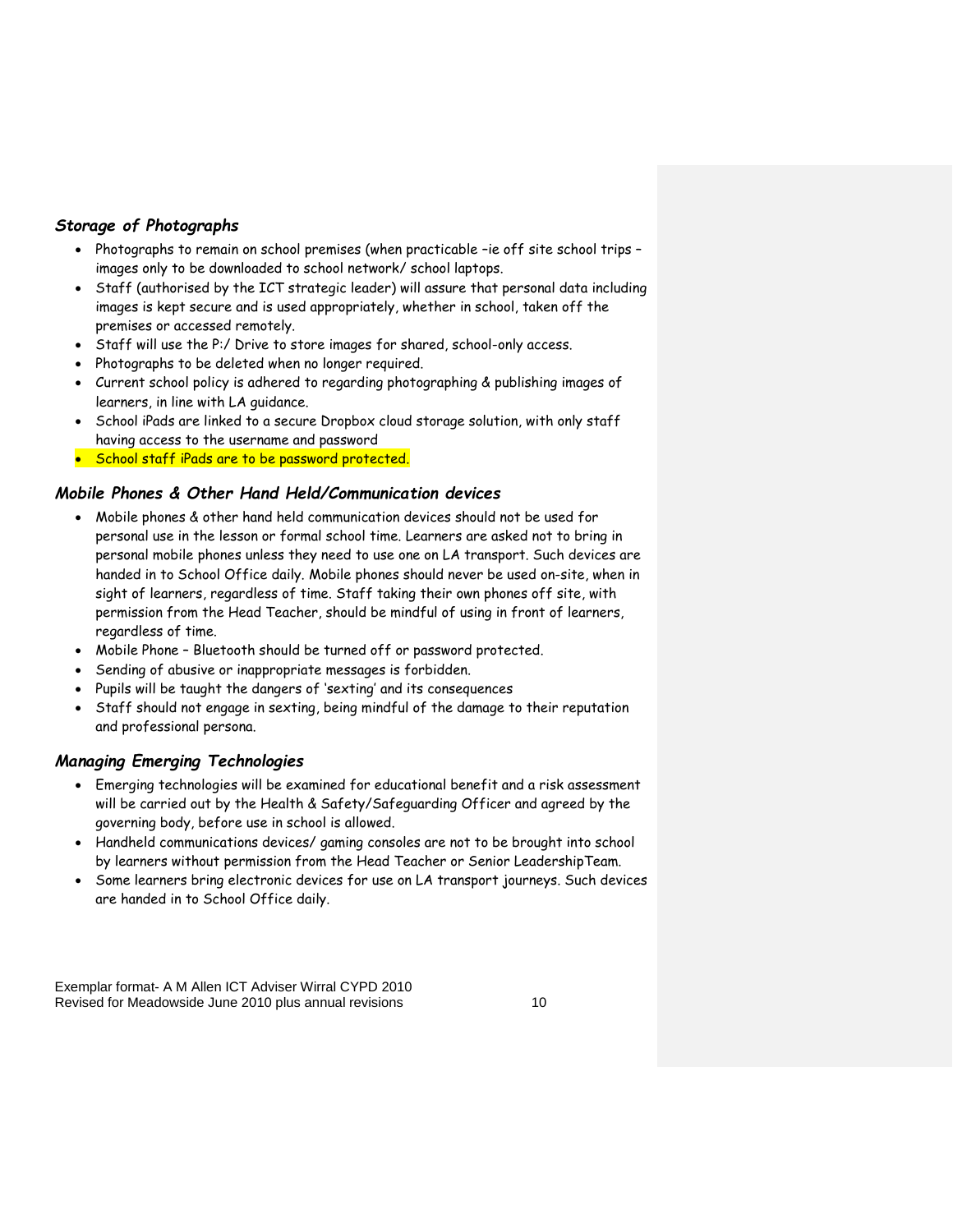#### *Published Content and the School Web Site*

- The contact details on the Web site will be the school address, e-mail and telephone number. Staff or learners' personal information will not be published
- The Head Teacher/Assistant Head (Innovation) will take overall editorial responsibility and ensure that content is accurate and appropriate.

#### *Publishing Learners' Images and Work*

- Photographs that include learners will not be used without permission
- Learners' full names will not be used anywhere on the Web site or Blog, particularly in association with photographs
- Written permission from parents or carers will be obtained before photographs of learners are published on the school Web site.
- Work can only be published with the permission of the learner, where appropriate.

#### *Monitoring & Resources*

#### *Information System Security*

- School ICT and Computing systems capacity and security will be reviewed regularly
- $\bullet$  Virus protection will be installed and updated regularly, <mark>as advised by the LA</mark> technician
- Security strategies will be discussed with the Local Authority, provided we buy into the SLA.
- Also see the use of 'USB memory sticks and other portable storage devices' section.

#### *Protecting Personal Data*

Personal data will be recorded, processed, transferred and made available according to the GDPR 2018.

#### *Assessing Risks*

The school will take all reasonable precautions to prevent access to inappropriate material. However, due to the international scale and linked internet content, it is not possible to guarantee that unsuitable material will never appear on a school computer. Neither the school nor Wirral Metropolitan Borough Council (despite providing the filter) can accept liability for the material accessed, or any consequences of internet access.

The school will audit ICT and Computing use to establish if the e-safety policy is adequate and that the implementation of the e-Safety policy is appropriate every 12 months.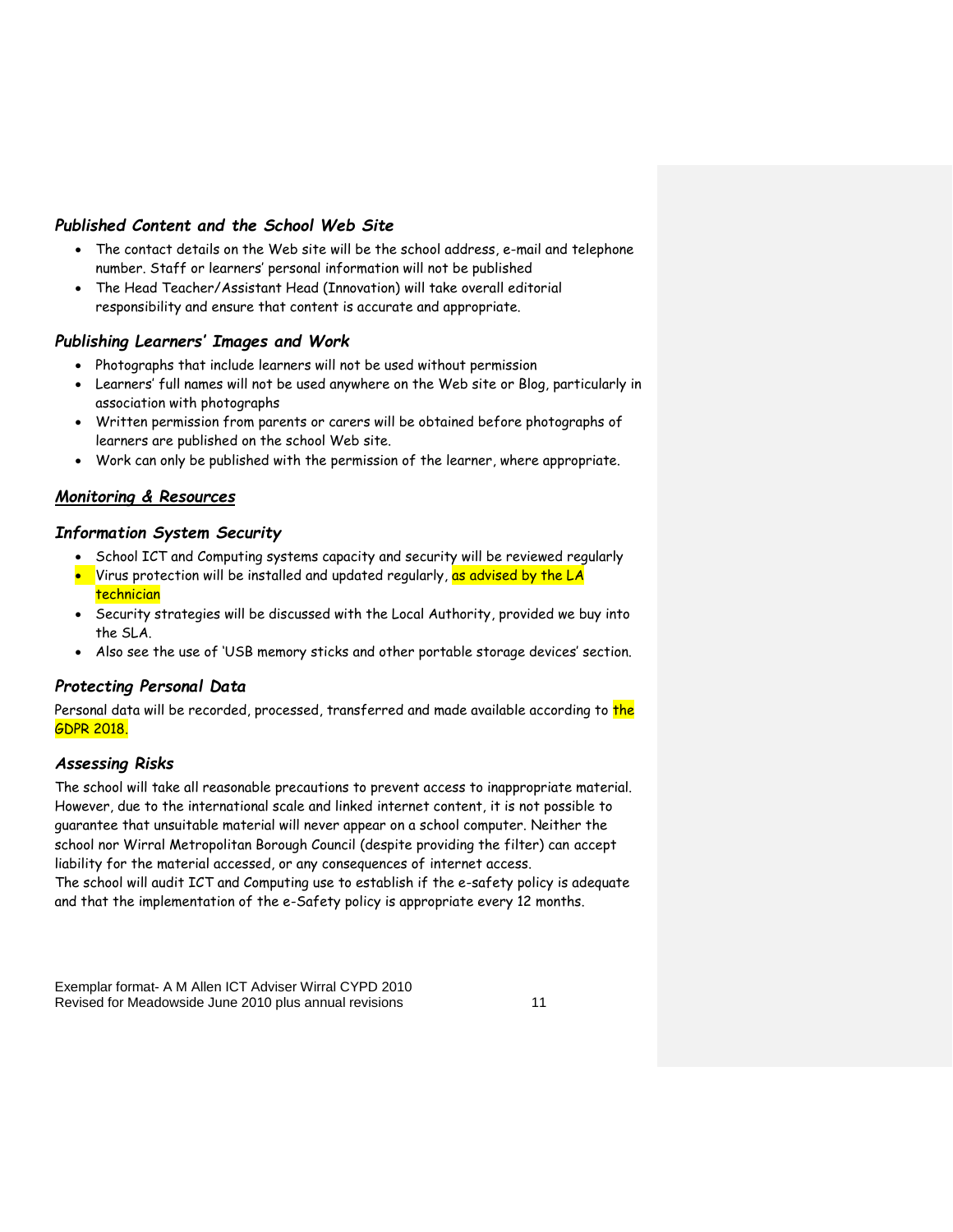#### *YouTube*

Access to YouTube is subject to an 'Ask First' policy. Learners are reminded at the time that no unsuitable material is to be accessed. Learners who have purposefully viewed inappropriate material will have YouTube use prohibited. This is in line with the Internet Acceptable Use Policy, which all staff must sign. Staff will ensure that video recordings made by pupils are not uploaded to YouTube under a personal OR school owned account.

#### *Handling eSafety Complaints*

- Complaints of internet misuse will be dealt with by a senior member of staff, Safeguarding officer or Head Teacher
- Any complaint about staff misuse must be referred to the Head Teacher.
- Complaints of a child protection nature must be dealt with in accordance with school Child Protection procedures
- Learners and parents will be informed of the complaints procedure

#### *GDPR and internet use*

School staff are required to take account of the regulations for protecting individuals' data. The GDPR came into effect on 25<sup>th</sup> May 2018 and all persons who process or control identifiable data, such as names, email addresses etc need to be mindful of who they share such information with.

All staff are required to carry out a risk assessment of their access to data off site, including the journey between home and school. Staff with access to school accounts on personal devices such as home computers, smart phones and tablets need to be mindful of where and how the data is accessed and protected.

#### *Training*

#### **Learners**

"Governing bodies and proprietors should ensure that children are taught about safeguarding, including online safety. Schools should consider this as part of providing a broad and balanced curriculum." KCSIE 2020

Pupils are taught about Esafety each year within their computing curriculum. As well as this, safeguarding and safety is also covered within PSHE and via Outside agencies (when possible) along with being embedded across the curriculum.

Exemplar format- A M Allen ICT Adviser Wirral CYPD 2010 Revised for Meadowside June 2010 plus annual revisions 12 **Commented [PW1]:** delete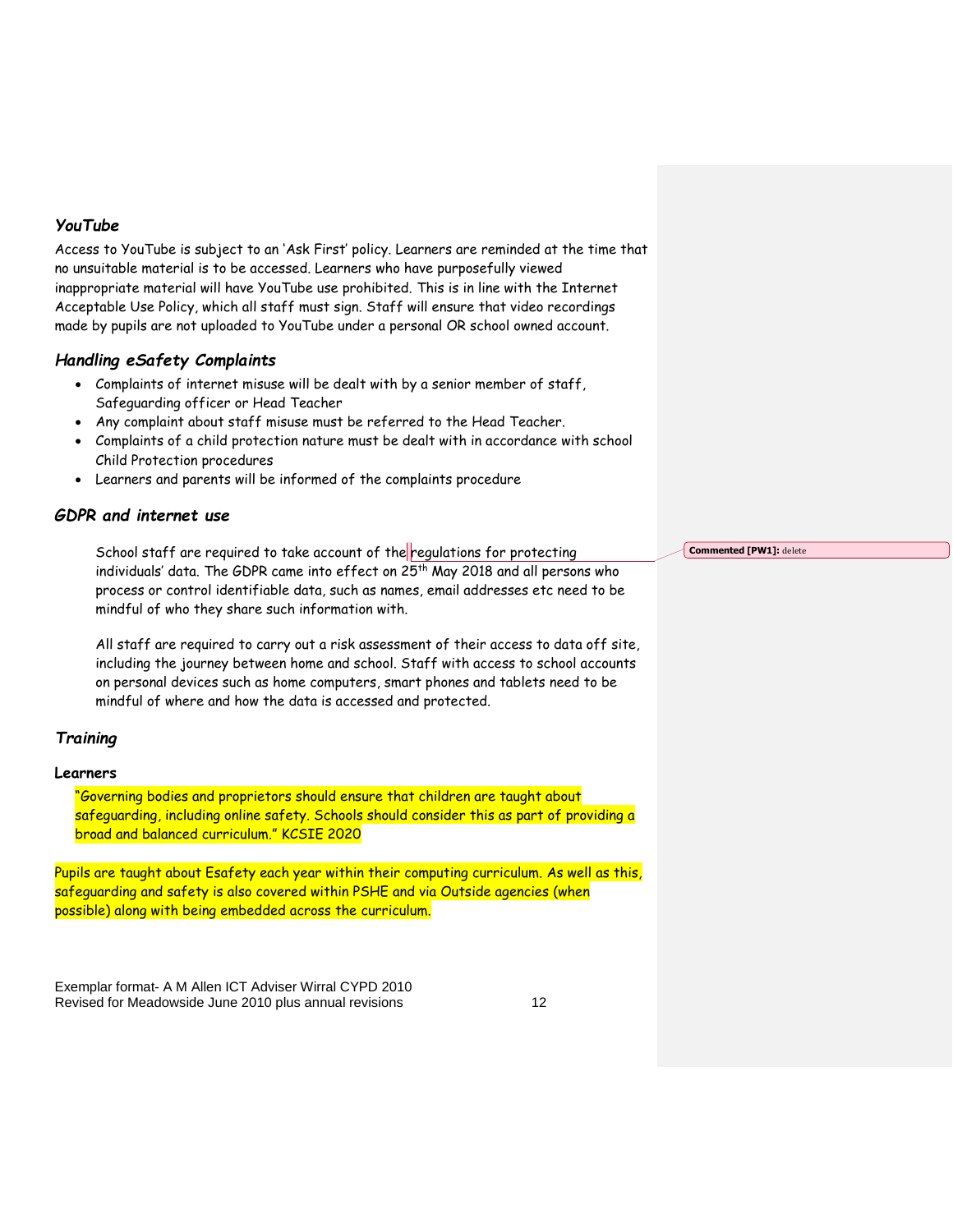#### **Staff**

PREVENT Strategy

- Staff will all be 'Channel Aware', having undertaken the short training session and being certificated.
- Staff will report incidents of concern to the Head Teacher/Assistant Head Teacher (Innovation) and the incidents will be logged
- All staff (teaching & non teaching) are part of inset
- Supply staff must sign and adhere to the Social Network Policy and Internet AUP Outside agencies/LA
- Yearly review of training
- INSET incorporating safeguarding as a high priority within the school

#### **Governors**

Outside agencies/LA Yearly review of training

#### **Parents**

Sessions/workshops for parents

#### *Communication of Policy*

#### **Learners**

- Learners will be informed that internet use will be monitored. Visitors to the school, such as Outreach Primary Schools, will use the internet under close supervision.
- When accessing the internet in lessons, pupils will be regularly reminded within the lesson about suitable use of internet.
- Pupils will have Esafety lessons planned into each academic year.

#### **Staff**

- All staff will be given the School eSafety Policy and its importance explained.
- Staff should be aware that internet traffic can be monitored and traced to the individual user. Discretion and professional conduct is essential.
- The ICT and Computing Leader will manage filtering systems or monitor ICT use for the Senior Leadership Team and have clear procedures for reporting issues
- Induction for Supply Staff will include guidance on the school eSafety Policy.

#### **Governors**

Acceptable Use Policy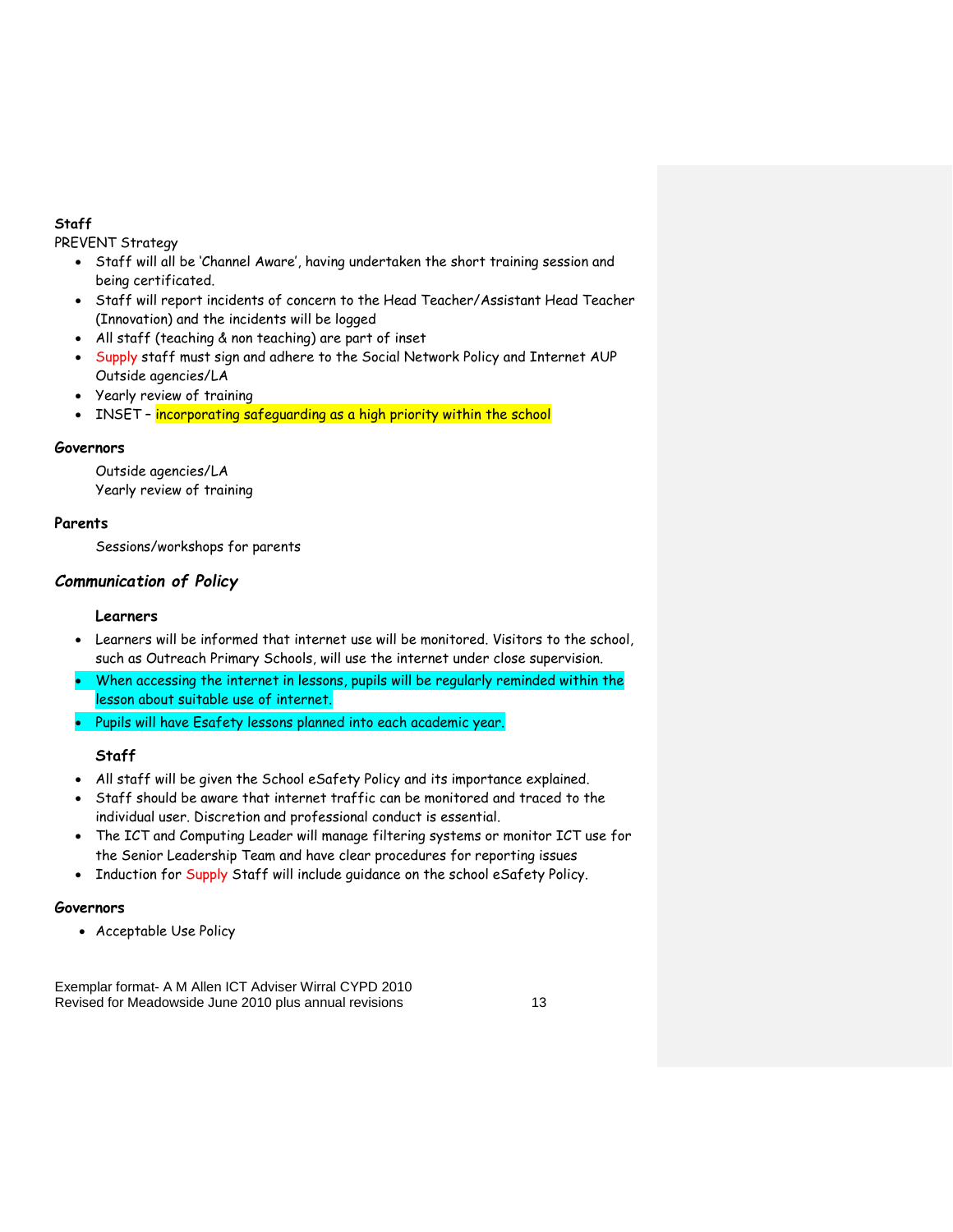#### **Parents**

- Parents' attention will be drawn to the School eSafety Policy in newsletters, the school magazine and on the school website.
- Parents provide written consent at Admission meetings.
- Parents will be informed of the ways in which they can prevent their child from accessing harmful content at home, e.g. by implementing parental controls to block age-inappropriate content.
- Parental awareness regarding how they can support their children to be safe online is raised in the following ways:

Parents' evenings / Events

Twilight training sessions

Newsletters / Magazine

Online resources / Homework /Remote Learning Support Team

#### **Visitors**

- Visitors to school will be informed about the eSafety policy at the reception desk
- Rules for visitors clearly displayed (i.e. use of mobile phone/camera/film equipment etc).

#### **Rules for Visitors**

- Only visitors authorised by the Head Teacher are granted use of any of the school's Information Communications Systems, including access to the internet.
- All visitors must work within the eSafety Policy- available in the School Office.
- Visitors will only use the school's internet/mobile communication devices/email with permission from the Head Teacher/Assistant Head Teacher (Innovation)
- Visitors will switch mobile phones and other hand held communication devices to silent/vibrate and not use these in lesson or formal school time in sight of learners.
- Mobile phone Bluetooth should be switched off.
- Sending of abusive or inappropriate messages/ images is forbidden.
- A Risk Assessment will be carried out by the Health & Safety Officer/ Safeguarding Officer/ Head Teacher before use in school is allowed.
- The use of photographic devices is forbidden in formal school time, without prior permission from the Head Teacher.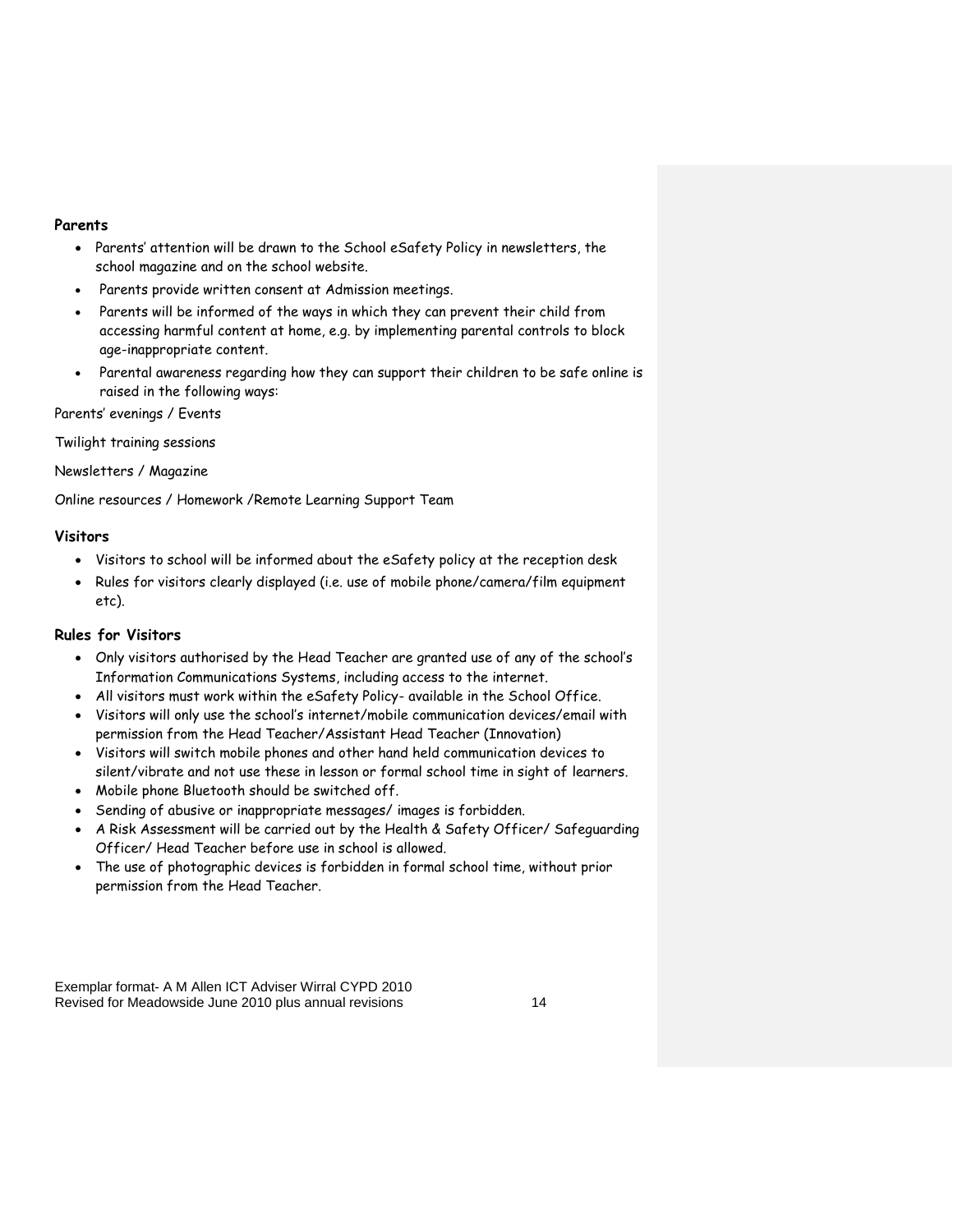#### **Impact**

Online safety is embedded throughout the curriculum; however, it is particularly addressed in the following subjects: RSE, Health education, PSHE, Citizenship, Computing. The curriculum and the school's approach to online safety is developed in line with the UK Council for Child Internet Safety's 'Education for a Connected World' framework and the DfE's 'Teaching online safety in school' guidance.

Pupils are taught the underpinning knowledge and behaviours that can help them to navigate the online world safely and confidently regardless of the device, platform or app they are using.

Online safety teaching is always appropriate to pupils' ages and developmental stages. The underpinning knowledge and behaviours pupils learn through the curriculum include the following:

- How to evaluate what they see online
- How to recognise techniques used for persuasion
- Acceptable and unacceptable online behaviour
- How to identify online risks
- How and when to seek support
- How to identify when something is deliberately deceitful or harmful
- How to recognise when something they are being asked to do puts them at risk or is age-inappropriate

The Subject Leader is accountable for high expectation, planning, assessment, recording and reporting of pupil progress, liaising and moderating the planning and assessment in terms of fluency and independence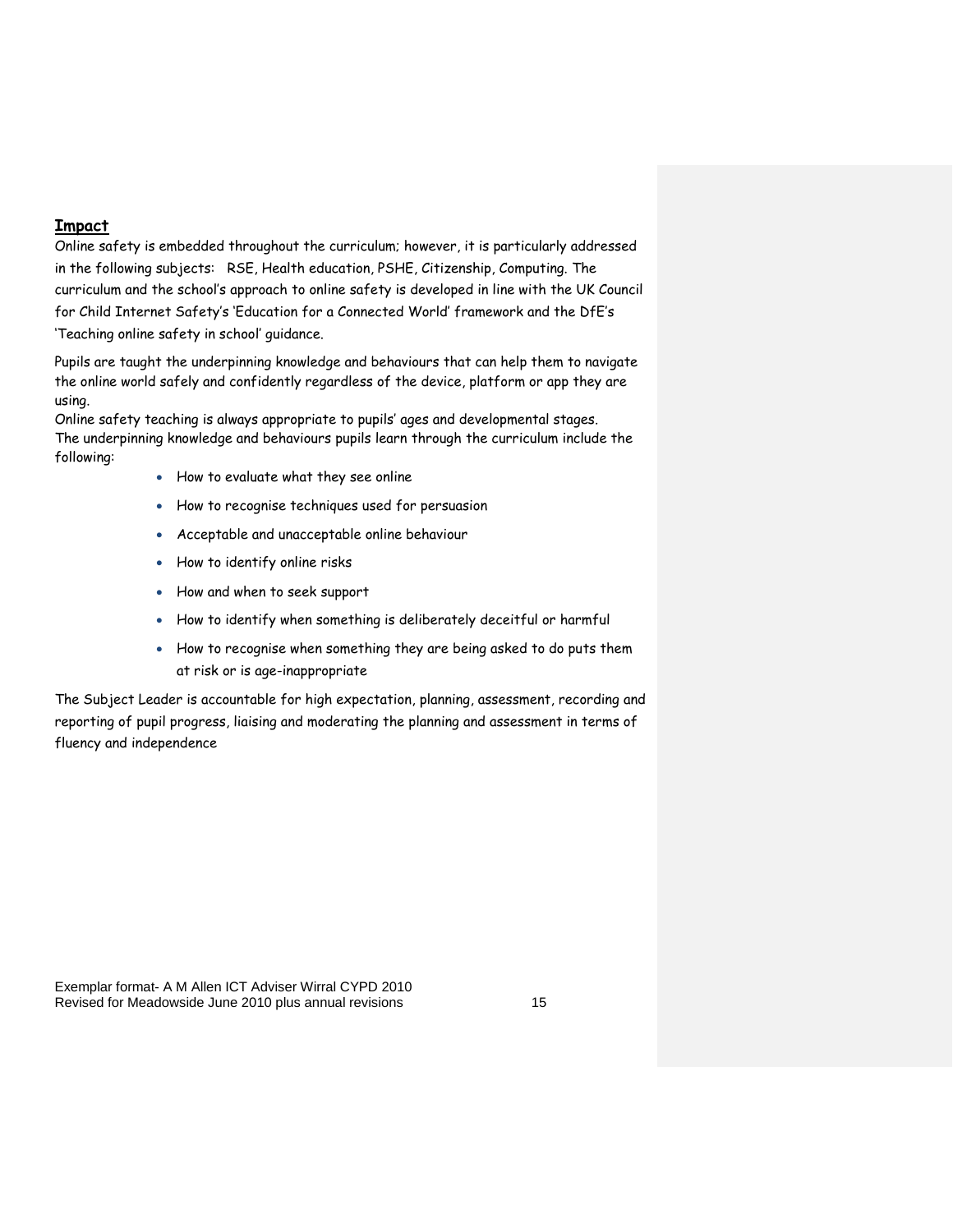Staff AUP

### Staff Information Systems Code of Conduct

**To ensure that staff are fully aware of their professional responsibilities when using information systems, they are asked to sign this code of conduct. Staff should consult the school's eSafety policy for further information and clarification.** 

- The information systems are school property and I understand that it is a criminal offence to use a computer for a purpose not permitted by its owner.
- I will ensure that my information systems, (mobile phone, mobile communication devices, Facebook), use will always be compliant with my professional role.
- I understand that the school may monitor my professional information systems and internet/email use to ensure policy compliance.
- I will respect system security and I will not disclose any password or security information to anyone other than an appropriate system manager.
- I will not install any software or hardware without permission from the ICT leader.
- I will ensure that personal data is kept secure and is used appropriately, whether in school, taken off the school premises or accessed remotely.
- I will respect copyright and intellectual property rights.
- I will report any incidents of concern regarding learners' e-safety to the school eSafety Coordinator or the Head Teacher, Child Protection Lead (Anti Radicalisation)
- I will ensure that any electronic communications with learners are compatible with my professional role.
- I will promote eSafety with learners in my care and will help them to develop a responsible attitude to system use and to the content they access or create.
- The school may exercise its right to monitor the use of the school's information systems, including internet access, the interception of email and the deletion of inappropriate materials where it believes unauthorised use of the school's information system may be taking place, or the system may be being used for radicalisation, criminal purposes or for storing unauthorised or unlawful text, imagery or sound.

| $\mid$ I have read, understood and agree with the Information Systems Code of Conduct. |  |
|----------------------------------------------------------------------------------------|--|
|                                                                                        |  |
|                                                                                        |  |
|                                                                                        |  |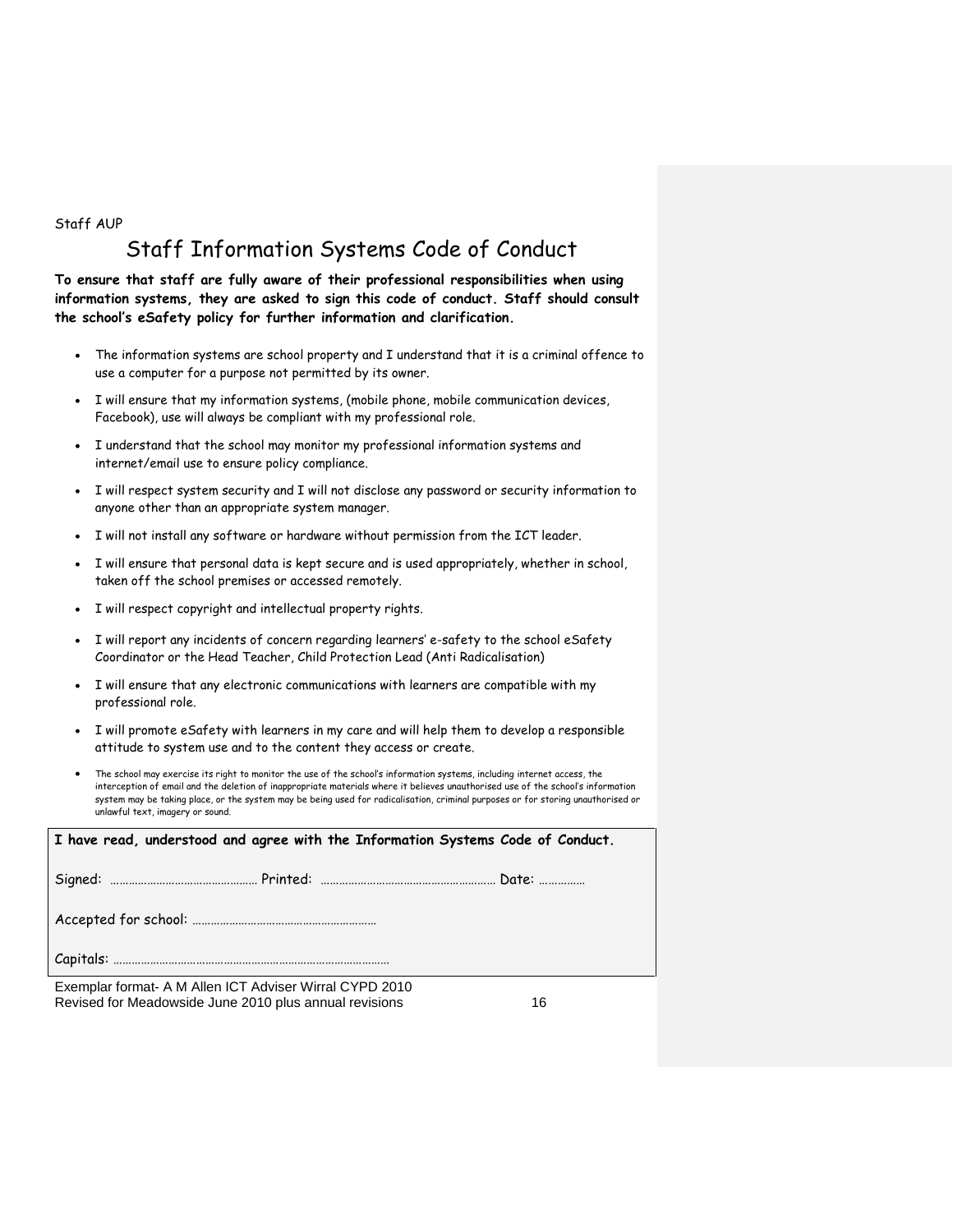*Learner AUP*

### eSafety Rules

*All learners use ICT facilities including internet and email access as an essential part of learning, as required by the National Curriculum. Both learners and their parents/carers are asked to sign to show that the eSafety Rules have been understood and agreed.*

#### **Learners' Agreement**

- I have read and I understand the school eSafety Rules.
- I will use the computer, network, internet access and other new technologies in a responsible way at all times.
- I know that network and internet access may be monitored.

**Signed: Date:** 

#### **Parent's Consent for Web Publication of Work and Photographs**

I agree that my son/daughter's work may be electronically published. I also agree that appropriate images and video that include my son/daughter may be published subject to the school rule that photographs will not be accompanied by learner names.

#### **Parent's Consent for Internet Access**

I have read and understood the school eSafety rules and give permission for my son/daughter to access the internet. I understand that the school will take all reasonable precautions to ensure that learners cannot access inappropriate materials but I appreciate that this is a difficult task.

I understand that the school cannot be held responsible for the content of materials accessed through the internet. I agree that the school is not liable for any damages arising from use of the internet facilities.

| Signed:                                                                | Date: |
|------------------------------------------------------------------------|-------|
| Please print name:                                                     |       |
| Please complete, sign and return to the school                         |       |
| .<br>.<br>$\sim$ $\sim$ $\sim$ $\sim$ $\sim$ $\sim$ $\sim$ $\sim$<br>. |       |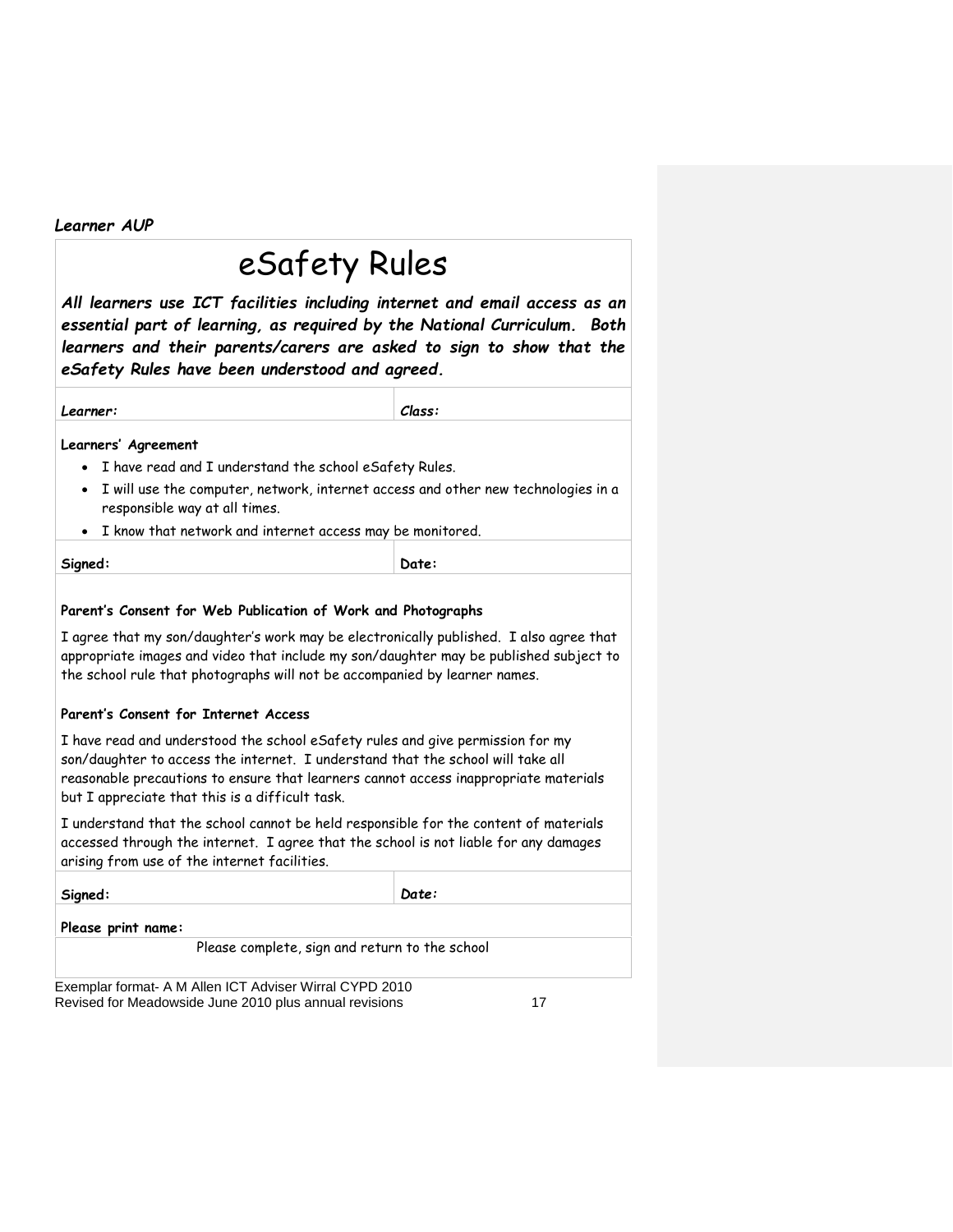#### *Appendix A: eSafety Rules*



# eSafety Rules

These eSafety Rules help to protect learners and the school by describing acceptable and unacceptable computer use.

- The school owns the computer network and can set rules for its use.
- It is a criminal offence to use a computer or network for a purpose not permitted by the school.
- Irresponsible use may result in the loss of network or internet access.
- Network access must be made via the user's authorised account and password, which must not be given to any other person.
- All network, internet and email use must be appropriate to education.
- Copyright and intellectual property rights must be respected.
- Messages shall be written carefully and politely, particularly as email could be forwarded to unintended readers.
- Anonymous messages and chain letters are not permitted.
- Users must take care not to reveal personal information through email, personal publishing, blogs or messaging.
- Use for personal financial gain, gambling, political activity, radicalisation, advertising or illegal purposes is not permitted.

The school will exercise its right to monitor the use of the school's computer systems, including access to web-sites, the interception of e-mail and the deletion of inappropriate materials where it believes unauthorised use of the school's computer system may be taking place, or the system may be being used for criminal purposes or for storing unauthorised or unlawful text, imagery or sound.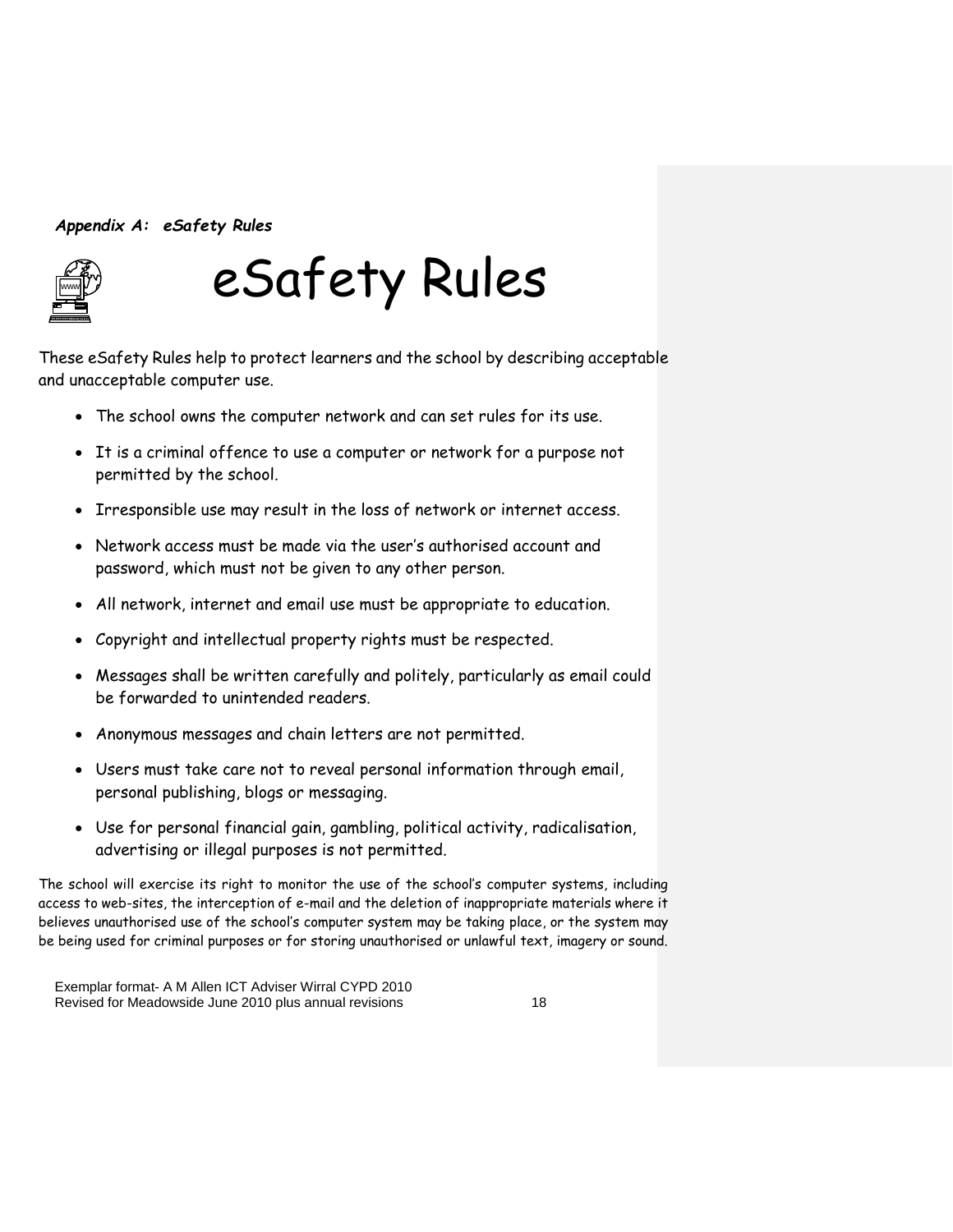Appendix B: *Learner/ Learner* AUP

### Think Before You Click



Use these rules to stay safe when using the School Information Communications Systems

|                         | I will only click on icons and links<br>when I know they are safe                  |
|-------------------------|------------------------------------------------------------------------------------|
|                         | If I see something I don't like on<br>the screen, I will always alert an<br>adult. |
|                         | I will only send <b>friendly</b> and polite<br>messages                            |
|                         | I will only use the internet, website,<br>the webcam and email with an adult.      |
| My Name<br>My Signature |                                                                                    |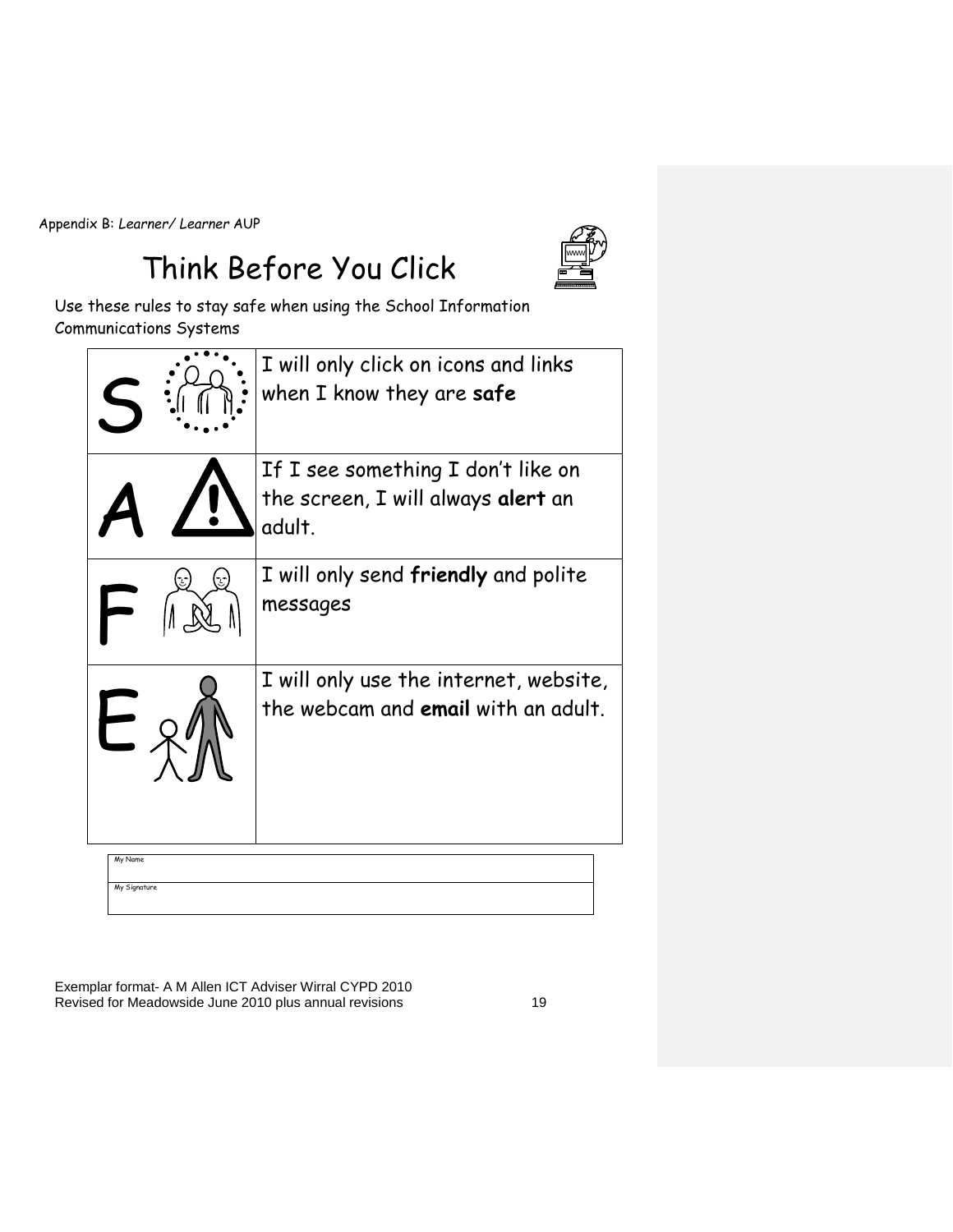

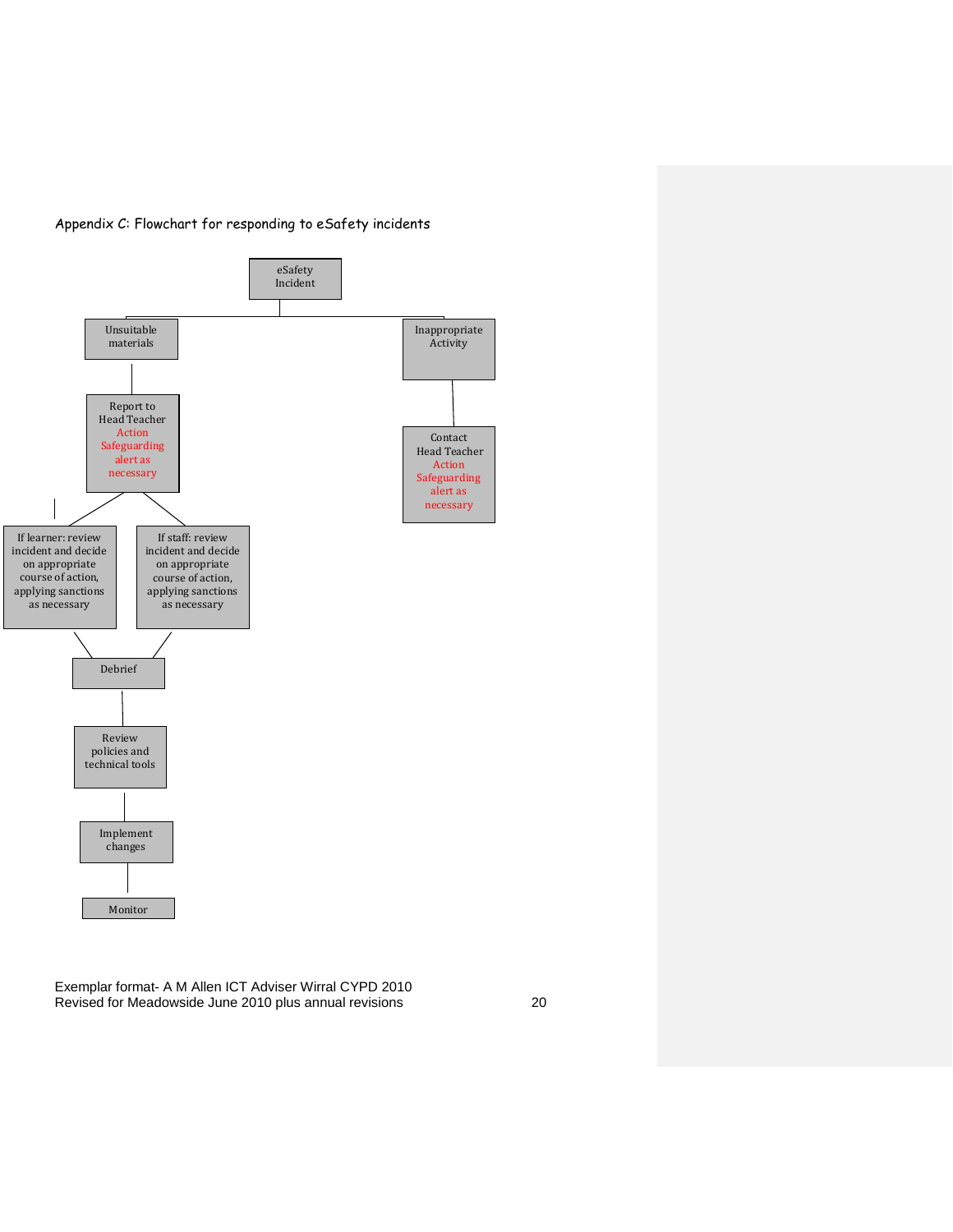#### Appendix D: eSafety Audit

This quick self-audit will help the senior leadership team (SLT) assess whether the eSafety basics are in place.

| Has the school an eSafety Policy that complies with CYPD<br>quidance?                                                                                 | <b>Y/N</b> |
|-------------------------------------------------------------------------------------------------------------------------------------------------------|------------|
| Date of latest update:                                                                                                                                |            |
| The Policy was agreed by governors on:                                                                                                                |            |
| The Policy is available for staff at:                                                                                                                 |            |
| And for parents at:                                                                                                                                   |            |
| The designated Learner Protection Teacher/Officer is:                                                                                                 |            |
| The eSafety Coordinator is:                                                                                                                           |            |
| Has eSafety training been provided for both learners and staff?                                                                                       | <b>Y/N</b> |
| Is the Think U Know training being considered?                                                                                                        | <b>Y/N</b> |
| Do all staff sign an ICT Code of Conduct on appointment?                                                                                              | <b>Y/N</b> |
| Do parents sign and return an agreement that their learner will<br>comply with the School eSafety Rules?                                              | Y/N        |
| Have school eSafety Rules been set for learners?                                                                                                      | <b>Y/N</b> |
| Are these Rules displayed in all rooms with computers?                                                                                                | Y/N        |
| Is internet access provided by an approved educational Internet<br>Service Provider and complies with DFE requirements for safe and<br>secure access? | <b>Y/N</b> |
| Has the school filtering policy been approved by SLT?                                                                                                 | <b>Y/N</b> |
| Is personal data collected, stored and used according to the<br>principles of the Data Protection Act?                                                | <b>Y/N</b> |
| Are staff with responsibility for managing filtering, network<br>access and monitoring adequately supervised by a member of SLT?                      | <b>Y/N</b> |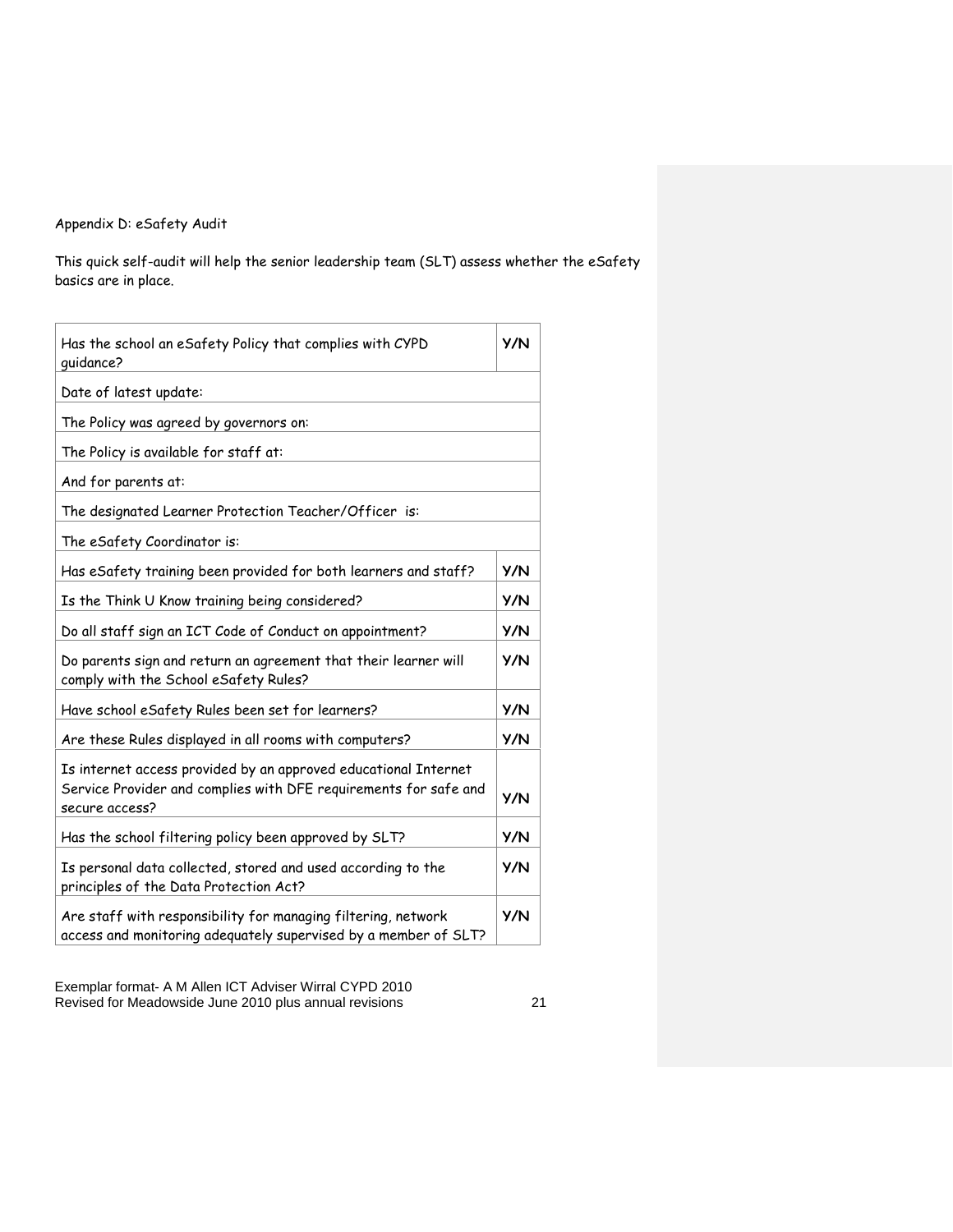#### *Appendix E: Are you an eSafe school?*

| Do all your staff                                                                                                                                                                                                                                                                                                                                                              | Does your school                                                                                                                                                                                                                                                                                                                                                                                                             |
|--------------------------------------------------------------------------------------------------------------------------------------------------------------------------------------------------------------------------------------------------------------------------------------------------------------------------------------------------------------------------------|------------------------------------------------------------------------------------------------------------------------------------------------------------------------------------------------------------------------------------------------------------------------------------------------------------------------------------------------------------------------------------------------------------------------------|
| Understand e-safety issues and risks?<br>Receive regular training and updates?<br>Know how to escalate an issue of concern?<br>Know how to keep data safe and secure?<br>Know how to protect themselves online?<br>Know how to conduct themselves professionally<br>online?<br>$\Box$ Know about the updated e-safety guidance for<br>QTS standard Q21: Health and well-being? | Have a nominated e-safety co-ordinator?<br>Audit its e-safety measures?<br>Have a robust AUP?<br>$\Box$ Use a Becta accredited supplier for internet<br>services?<br>$\Box$ Include e-safety measures in Section 4b of your<br>SFF <sub>2</sub><br>$\Box$ Keep an incident log and monitor your measures?<br>Handle cyberbullying issues well?<br>$\Box$ Raise awareness of the issues,<br>e.g. through holding an assembly? |
| Do your learners                                                                                                                                                                                                                                                                                                                                                               | Do your parents and governors                                                                                                                                                                                                                                                                                                                                                                                                |
| $\Box$ Understand what safe and responsible online<br>behaviour means?<br>Receive e-safety education at appropriate<br>places across the curriculum?<br>Get the opportunity to improve their digital<br>literacy skills?<br>Know the SMART rules?<br>Know how to report any concerns they may<br>have?                                                                         | Understand e-safety issues and risks?<br>Understand their roles and responsibilities?<br>Receive regular training and updates?<br>$\Box$ Understand how to protect their learners in the<br>home?                                                                                                                                                                                                                            |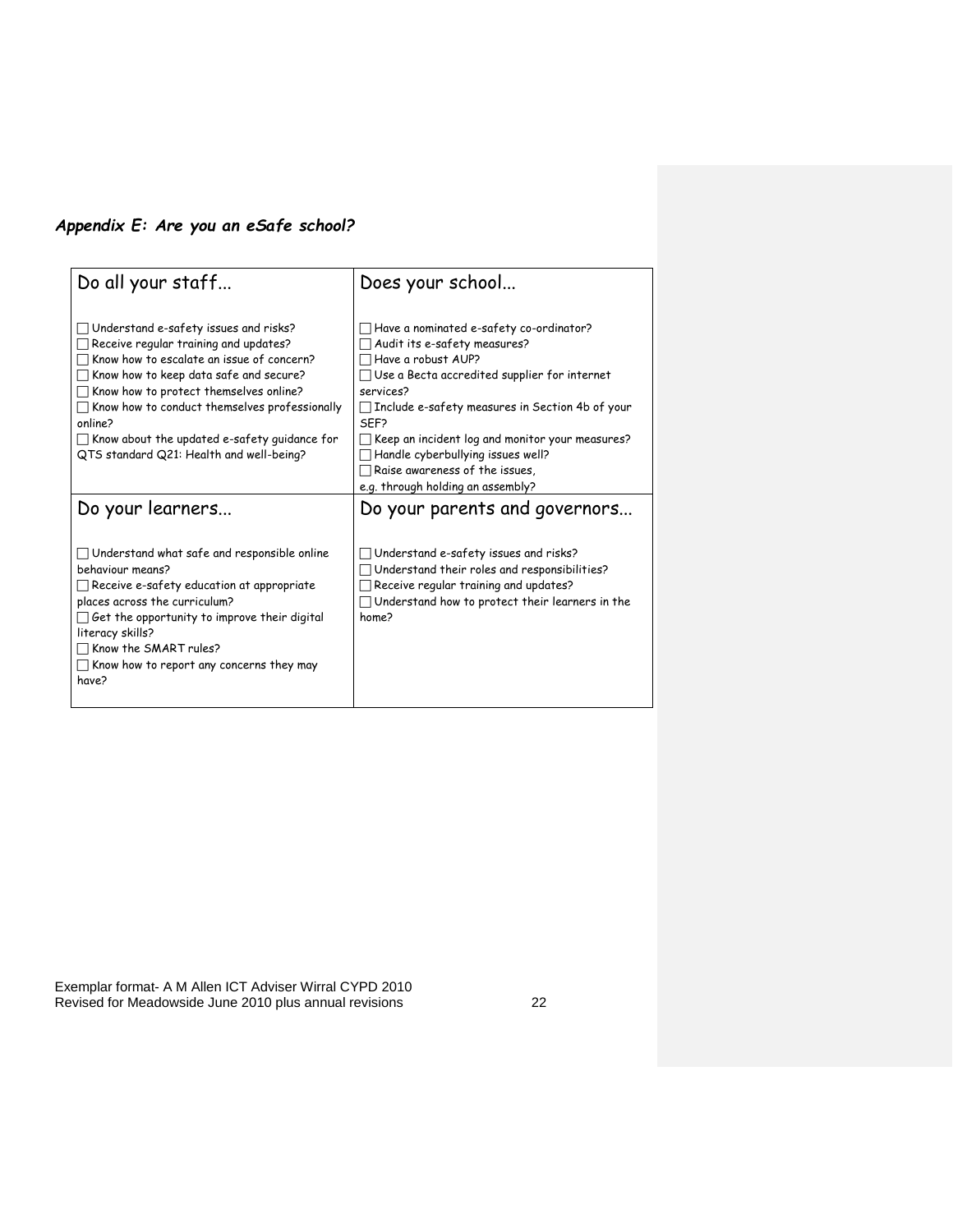| Appendix F: Website log                                                                    |  |
|--------------------------------------------------------------------------------------------|--|
| Request to unblock a website to be used by Staff and/or Learners for educational purposes. |  |

| Website Address | Reason | Staff | Date | Agreed<br>Y/N | $H/T$ Sig |
|-----------------|--------|-------|------|---------------|-----------|
|                 |        |       |      |               |           |
|                 |        |       |      |               |           |
|                 |        |       |      |               |           |
|                 |        |       |      |               |           |
|                 |        |       |      |               |           |
|                 |        |       |      |               |           |
|                 |        |       |      |               |           |
|                 |        |       |      |               |           |
|                 |        |       |      |               |           |
|                 |        |       |      |               |           |
|                 |        |       |      |               |           |
|                 |        |       |      |               |           |
|                 |        |       |      |               |           |
|                 |        |       |      |               |           |
|                 |        |       |      |               |           |
|                 |        |       |      |               |           |
|                 |        |       |      |               |           |
|                 |        |       |      |               |           |
|                 |        |       |      |               |           |
|                 |        |       |      |               |           |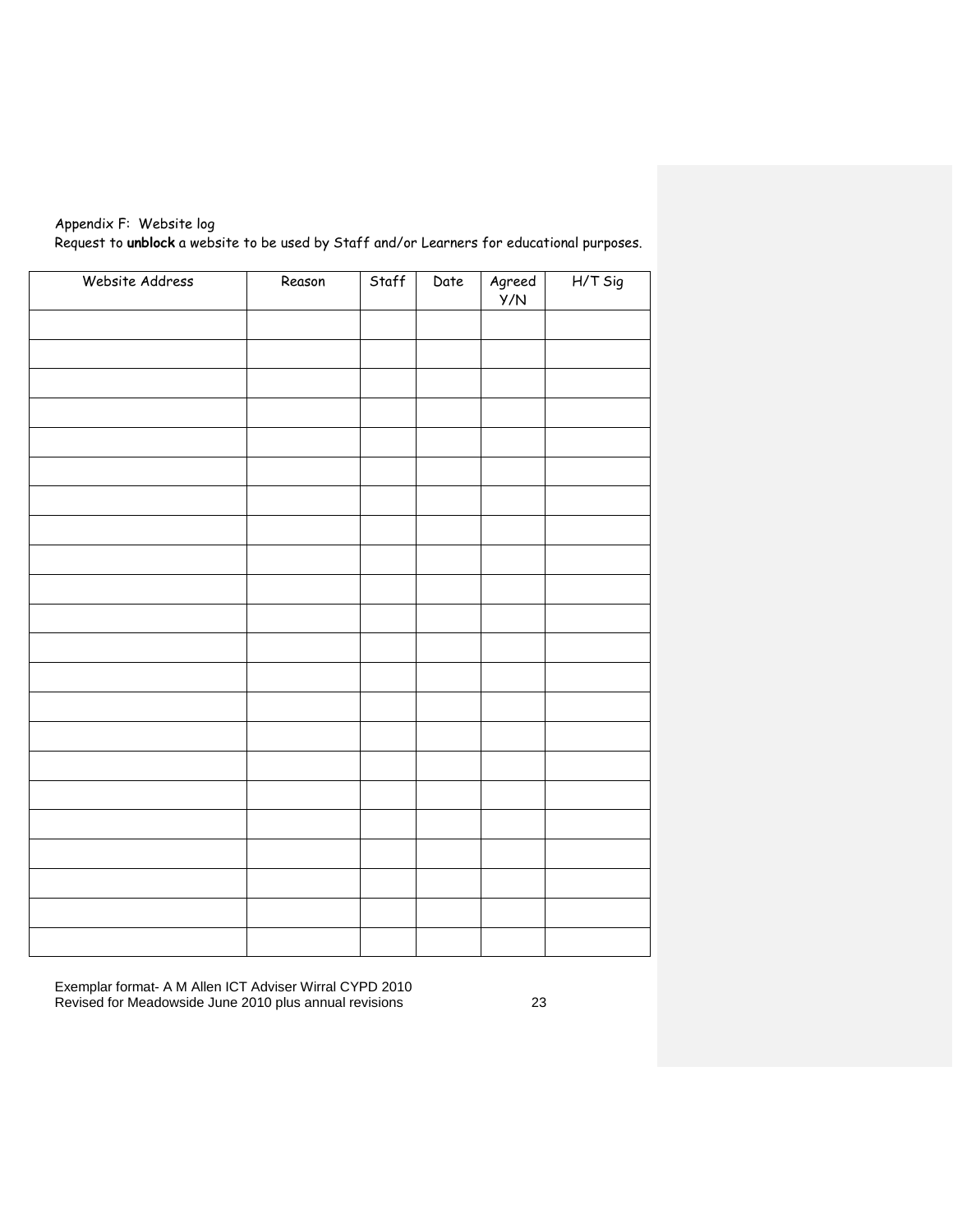#### Request to **block** a website.

| Website Address | Reason | Staff | Date | $H/T$ Sig |
|-----------------|--------|-------|------|-----------|
|                 |        |       |      |           |
|                 |        |       |      |           |
|                 |        |       |      |           |
|                 |        |       |      |           |
|                 |        |       |      |           |
|                 |        |       |      |           |
|                 |        |       |      |           |
|                 |        |       |      |           |
|                 |        |       |      |           |
|                 |        |       |      |           |
|                 |        |       |      |           |
|                 |        |       |      |           |
|                 |        |       |      |           |
|                 |        |       |      |           |
|                 |        |       |      |           |
|                 |        |       |      |           |
|                 |        |       |      |           |
|                 |        |       |      |           |
|                 |        |       |      |           |
|                 |        |       |      |           |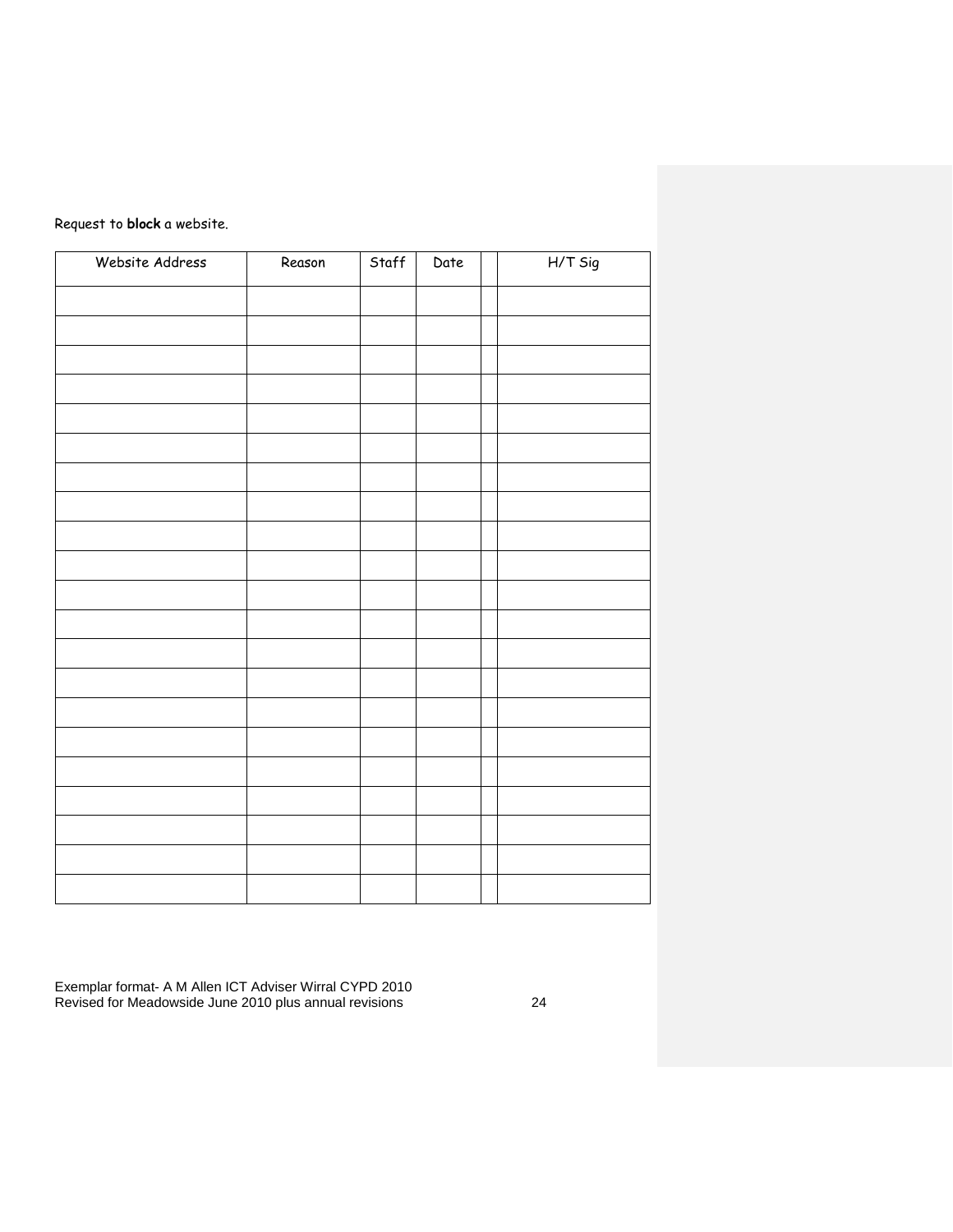| Appendix G: eSafety Incident Log |
|----------------------------------|
|----------------------------------|

| Date | Staff | Incident | Action |
|------|-------|----------|--------|
|      |       |          |        |
|      |       |          |        |
|      |       |          |        |
|      |       |          |        |
|      |       |          |        |
|      |       |          |        |
|      |       |          |        |
|      |       |          |        |
|      |       |          |        |
|      |       |          |        |
|      |       |          |        |
|      |       |          |        |
|      |       |          |        |
|      |       |          |        |
|      |       |          |        |
|      |       |          |        |
|      |       |          |        |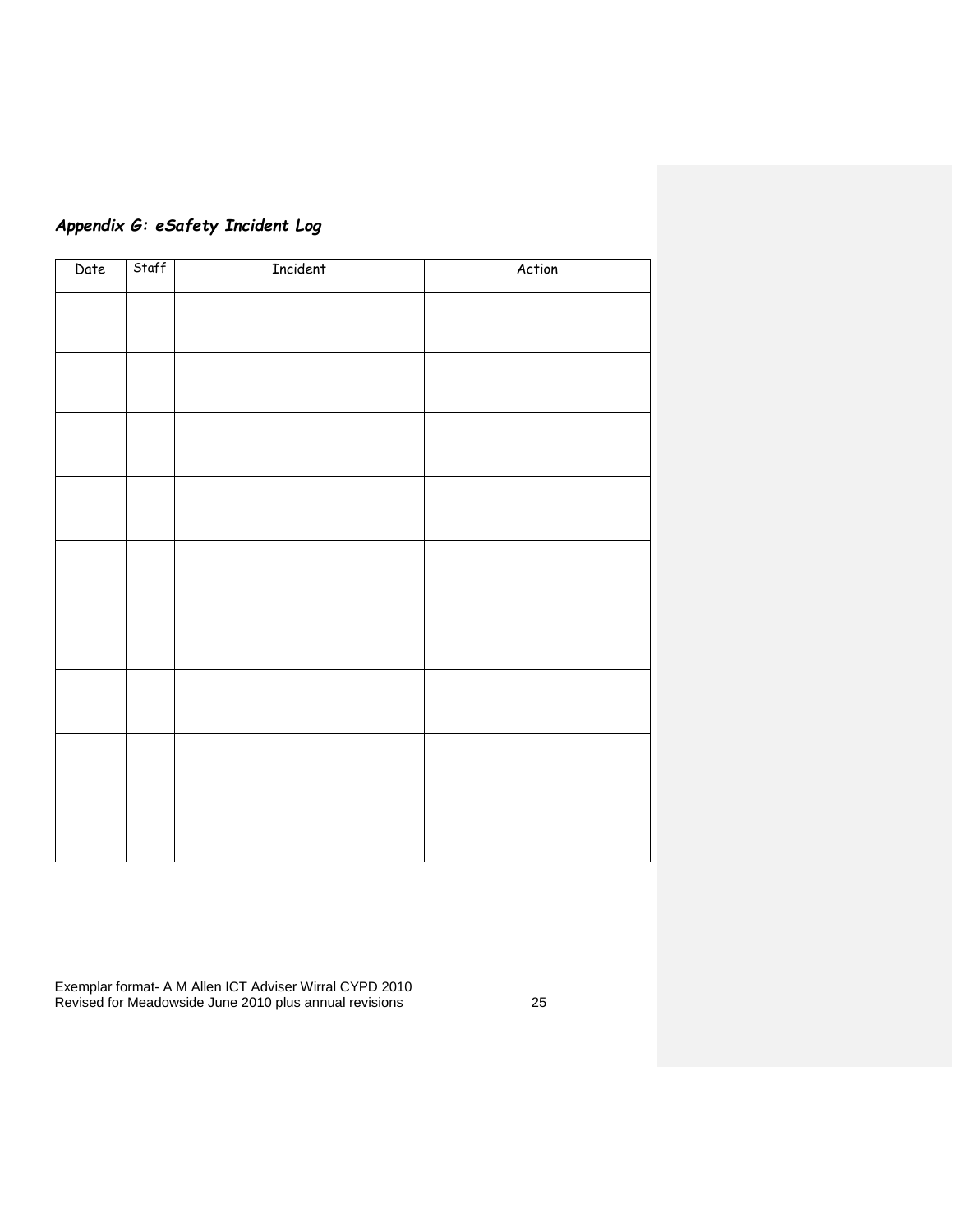#### Appendix H – GLOSSARY of TERMS

The Internet and its associated services has spawned a wealth of terminology and redefined the many old words.

#### **The Good...**

- **Anti Spam** Computer program that puts into action anti-spam/spim/spit techniques
- **Anti Virus** Software Application designed to protect PCs from malicious computer code (virus)
- **AUP Acceptable Use Policy** set of rules applied to a network, website or computer system that restricts the ways the network site or system may be used. Every school should have one!
- **CEOP** Child Exploitation and Online Protection dedicated to eradicating the sexual abuse of children. Part of UK policing tracking and bringing offenders to account. www.ceop.gov.uk Encryption The science of scrambling data be it text, audio, or video so that it can only be read by the authorised sender and recipient.
- **Cookie** A small piece of data sent from a website and stored in a user's web browser while a user is browsing a website.
- **Cloud Computing** Storing and accessing data and programs over the Internet instead of from your computer's hard drive.
- **File Sharing** A system in which users write to as well as read files or in which users are allotted some amount of space for personal files on a common server, giving access to other users as they see fit. The latter kind of file sharing is common in schools. Friend Someone on your list of contacts associated with a social networking site
- **Filtering** Software or hardware product designed to prevent access to inappropriate websites on the internet. It does this by denying or allowing access based on lists of preclassified addresses, or by examining the web data for keywords or unwanted content.
- **Firewall** A system that prevents unauthorised access to a computer over a network, such as the internet. Firewalls can be either hardware or software businesses tend to use the former; home users the latter.
- **IM** Short for **Instant Messaging**, IM is the exchange of typed messages between computer users in real time via the Internet.
- **MMS Multimedia Messaging Service**, a system that enables mobile phones to send and receive pictures and sound clips as well as text messages.
- **Netiquette** A term referring to good behaviour while connected to the Internet. Netiquette mainly refers to behaviour while using Internet facilities such as individual Web sites, emails, newsgroups, message boards, chat rooms or Web communities.
- **OFCOM** Is the communications regulator. They regulate the TV and radio sectors, fixed line telecoms and mobiles, plus the airwaves over which wireless devices operate. www.ofcom.org.uk
- **P2P Peer-to-peer**; denoting a network or data communications in which no dedicated server is involved.
- **Patching** Software file or collection of files that fixes problems with existing applications by making changes to the program
- **Parental Control** Software Programs that can be installed on computers to limit what children – or anyone else – can do. Often used to restrict access to lists of inappropriate websites, block chatrooms and other potentially dangerous programs and even keep a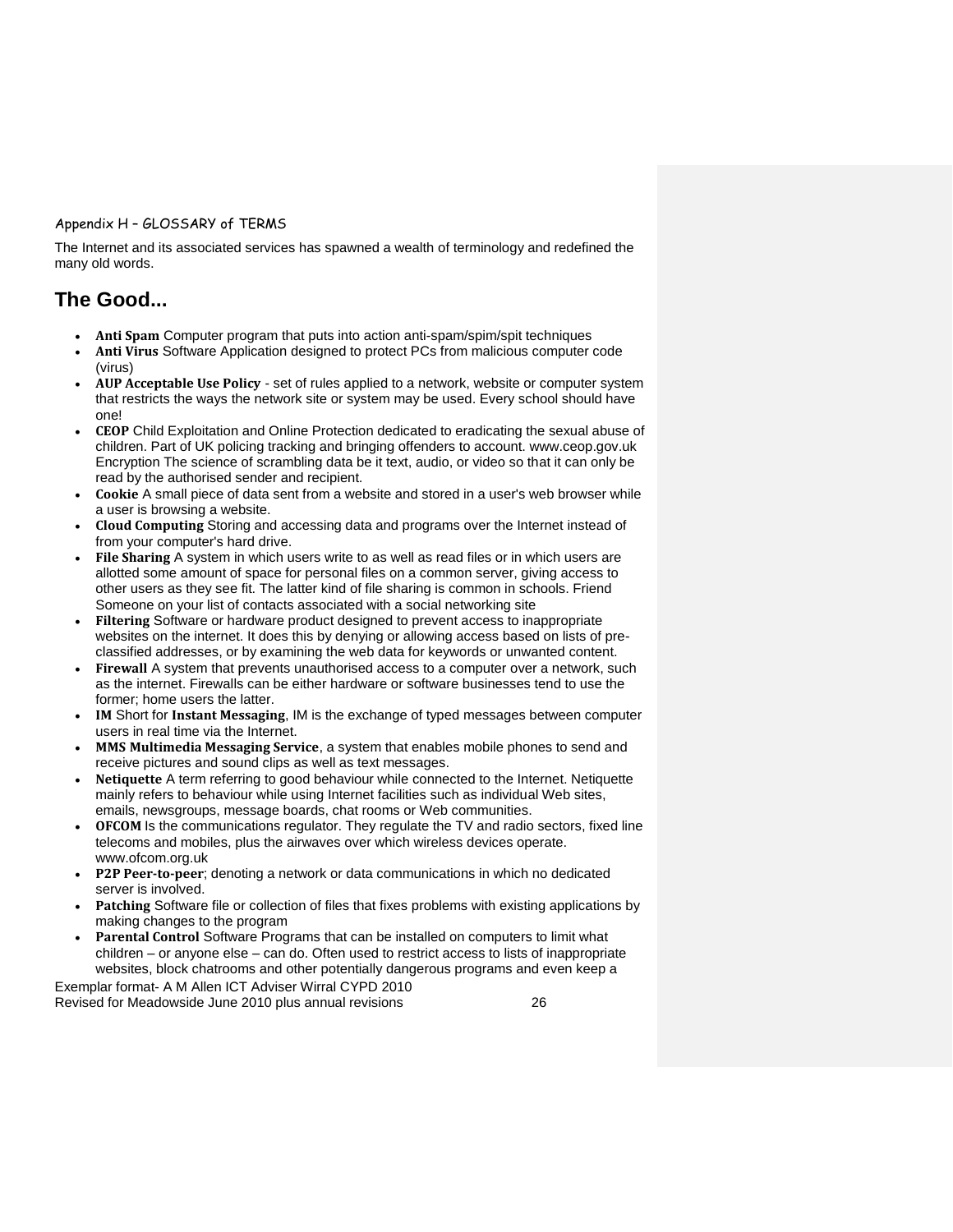record of all email and other messages sent and received. No parental control software is completely reliable and it should only be used as part of a broader approach to online safety which involves talking to children and sharing online activities with them.

- **Password** A word or series of letters, numbers and punctuation that only you know, which you use to log on to computers, networks or online services.
- **Security Updates** New versions of programs that fix problems that have been found. Often sent out automatically, it is important that security updates are installed as soon as they are released as hackers and malware often try to make use of the errors that have been fixed.
- **SMS** Short message (or messaging) service, a system that enables mobile phone users to send and receive text messages
- **Social Network** A social network service focuses on building online communities of people who share interests and/or activities, or who are interested in exploring the interests and activities of others. Most social network services are web based and provide a variety of ways for users to interact, such as e-mail and instant messaging services. Examples include Snapchat, Facebook, and Popjam.
- **Tweets** Tweets are text-based posts on the social networking site Twitter. They are displayed on the author's profile page and delivered to the author's subscribers known as followers. Can be restricted to a circle of friends or, by default, allow open access.
- **Webcam** A video camera designed to connect to your PC. It can be used to record video clips and still images which you can send by email, uploaded or transmitted directly over the internet for video-conferencing.

#### The Bad...

- **Cyber Bullying** When the Internet, mobile phones or other devices are used to send or post text or images intended to hurt or embarrass or harm another person.
- **Cyberstalking** Using information and communication technology, particularly the Internet, to harass an individual, group of individuals or organisation.
- **Digital Dirt** Approach adopted by some employers checking social network sites to see if prospective employees are drinking too much, doing drugs, trashing former employers, or letting out trade secrets on their profiles.
- **Flaming** A hostile and insulting interaction between internet users. It usually occurs in discussion boards.
- **Fraping** Concatenation of the words Facebook and rape meaning the act of changing all the details on someone's Facebook page when they leave it open and vulnerable- Personal details, relationship status, gender, sexuality, political views etc.
- **Grooming** The actions undertaken by a paedophile to befriend and establish an emotional connection with a child in order to lower the child's inhibitions in preparation for sexual abuse and/or rape. Paedophiles may initiate online conversations with potential victims to extract information about location, interests and sexual experiences.
- **Hacking** Slang term used to describe illegal access of computer systems by unauthorised users.
- **Happy Slapping** Taking and publishing pictures of assault online.
- **Identity Theft** The practice of stealing personal details (e.g. name, birth date, credit card number) and using them illegally.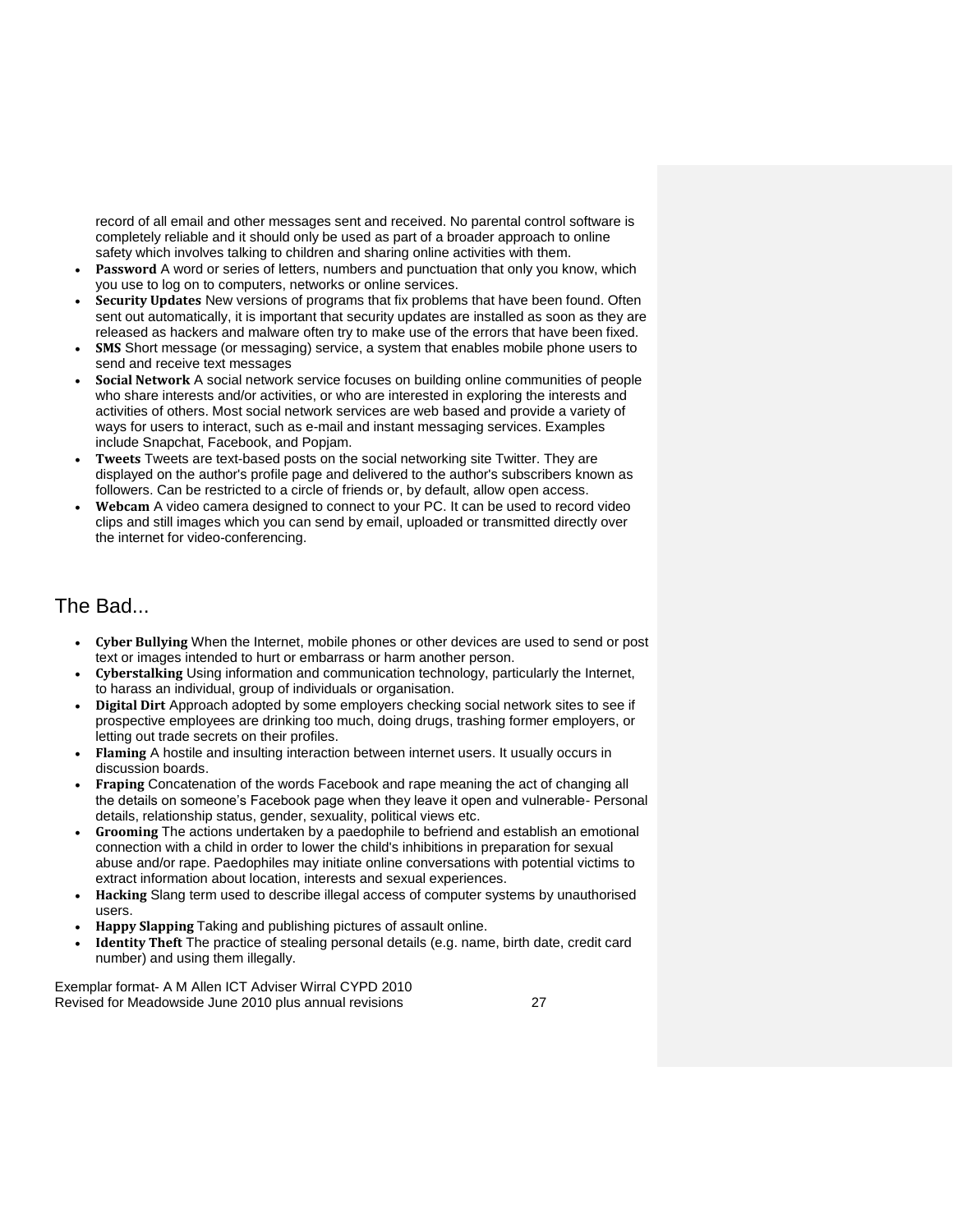- **Illegal Content** Material which is illegal under national legislation. The most common types of such content are images of sexual abuse of children, extreme sexual violence, hate and xenophobia websites.
- **Junk Mail** Unwanted email messages that are sent out to people via their email address.
- **Leeching** benefiting, usually deliberately but not necessarily illegally from others' information or effort but does not offer anything in return.
- **Malware** Malicious software that is designed to infiltrate or damage a computer system without the owner's informed consent. It includes computer viruses, worms,
- **Trojan horses**, spyware, dishonest adware and other malicious and unwanted software.
- **Pharming** The process of collecting information from a computer by hidden means often makes use of computer programs called spyware.
- **Phishing** The criminally fraudulent process of attempting to acquire sensitive information such as usernames, passwords and credit card details by masquerading as a trustworthy entity in an electronic communication.
- **Sexting** The sending of explicit pictures (often self-portraits) by multimedia text message, usually via a mobile phone.
- **Spam** Unwanted email, usually of a commercial nature, sent out in bulk to an indiscriminate set of recipients.
- **Spim and Spit** Like spam but via Instant messenging (Spim) or VOIP (Spit). Spyware Malware that secretly attached to files downloaded from the internet.
- **Spyware** usually installs itself on the computer and monitors activity in order to send private information to third parties.
- **Triple XXX Content** A domain which is reserved for the online pornography industry. Also used to refer to websites which contain adult content.
- **Trojan** A computer program that takes control of the computer it is installed upon without the knowledge of the owner and is designed to access or damage sensitive data.
- **Troll** Someone who posts inflammatory, or off-topic messages in an online community, such as an online discussion forum, chat room, or blog, with the primary intent of provoking readers into an emotional response or of otherwise disrupting normal on-topic discussion.
- **Virus** A computer program which distributes copies of itself without permission or knowledge of the user. Viruses often hide themselves inside other programs.
- **Worm** A special type of virus that is self-replicating and can spread across many computers and harm networks, consume bandwidth and shut computers down.